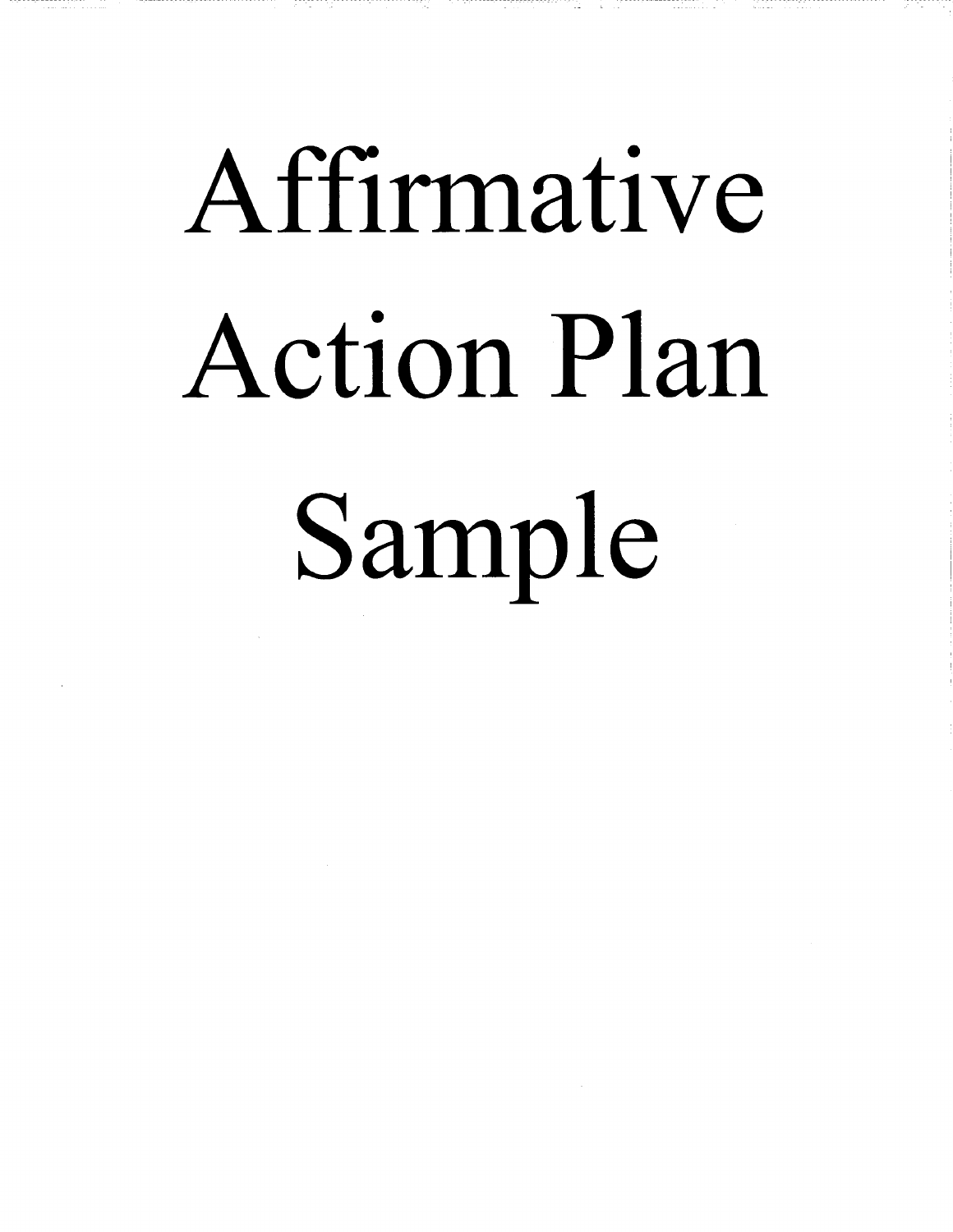## **AFFIRMATIVE ACTION PLAN SAMPLE**

ra mana kanya mana kaominina mpikambana ny kaominina mpikambana ny kaominina kaominina mpikambana ny k

# TABLE OF CONTENTS

| Policies Statements/Grievance Procedures                       |   |
|----------------------------------------------------------------|---|
| Designation of Responsibilities                                | B |
| Organizational Chart                                           | ⊖ |
| Reporting Problems/Barriers Identification<br>and Action Items | D |
| Goals and Timetables                                           | Н |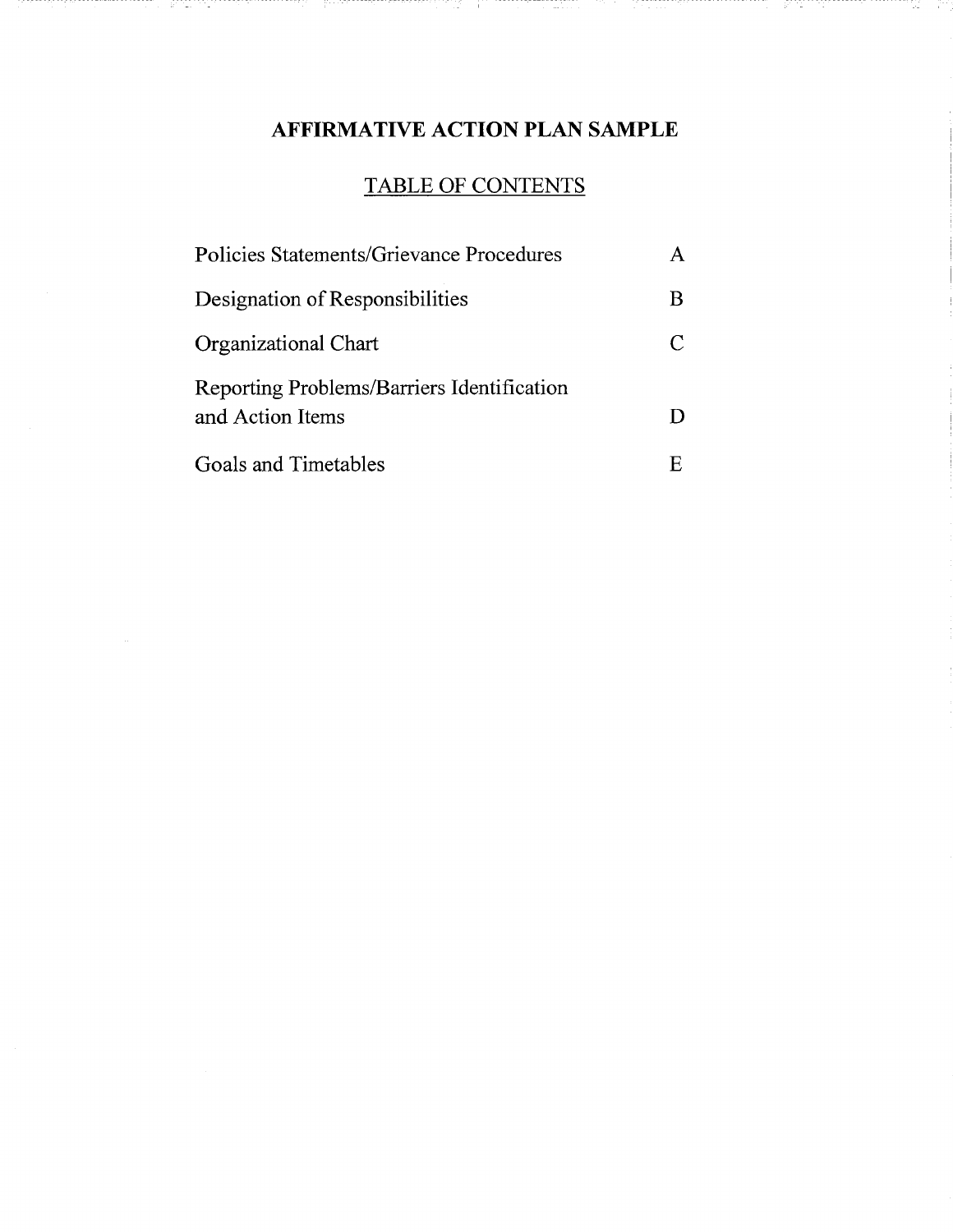# Policy Statements/ Grievance Procedures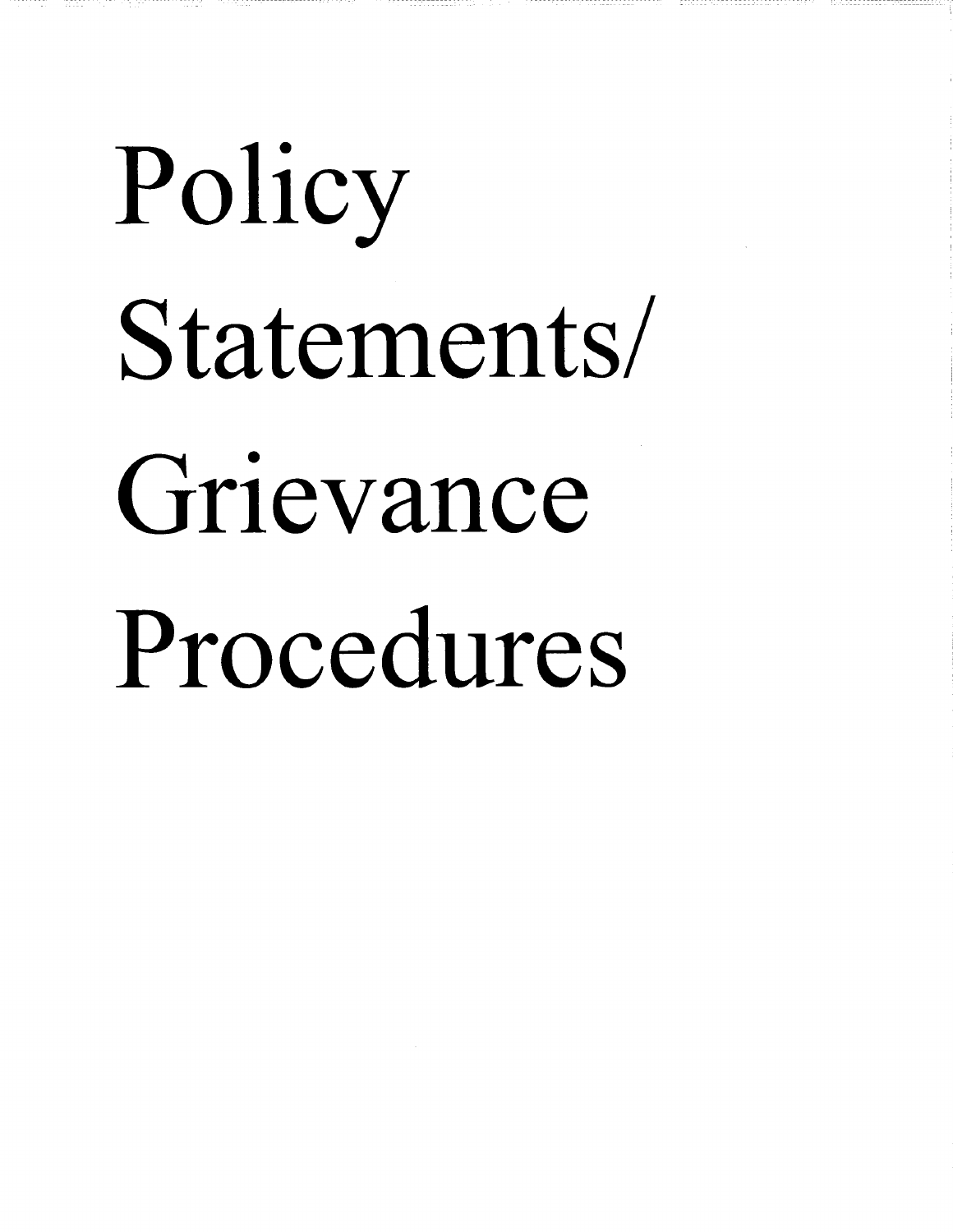# **Kansas Department of Administration Equal Employment Opportunity** *(EED)*  **Policy Statement**

As Secretary of the Department of Administration, I wish to hereby reaffirm my commitment to and support for ensuring that all individuals who have the necessary qualifications receive an equal opportunity to compete for employment and advancement within the Department of Administration. All employment transactions shall be made on the basis of an individual's qualifications without regard to race, color, religion, national origin, ancestry, age, disability status, or sex, (except where required by bona fide occupational qualifications). It is the responsibility of every employee to adhere to and promote this policy.

Further, all employees shall endeavor to create and promote a work environment that is free of unwelcome sexual advances, sexually harassing language, unwanted sexually suggestive remarks, or any other sexually harassing action. All employees are expected to develop and maintain respectful and professional relationships with the department's employees and customers.

Additionally, all management personnel shall support recruitment and career development plans which ensure equitable representation of minorities, women, and persons with disabilities in all job categories and maintain appropriate affirmative action records.

As a public employer, the Department of Administration has the duty and responsibility to adhere to the letter and spirit of the law in achieving its affirmative action goals and shall encourage all staff to support the achievement of these goals. Such goals do not imply preferential treatment or lower standards and should not be interpreted as imposed quotas. Rather, they are a reflection of the Department of Administration's commitment to diversity.

Kim Warren, with the D of A Personnel Office in the Office of Personnel Services, has been designated as the EEO Coordinator for the Department of Administration. Kim can be reached in Room 401-N, Landon State Office Building, 900 SW Jackson, Topeka, Kansas, 66612, (785) 296-4770.

م،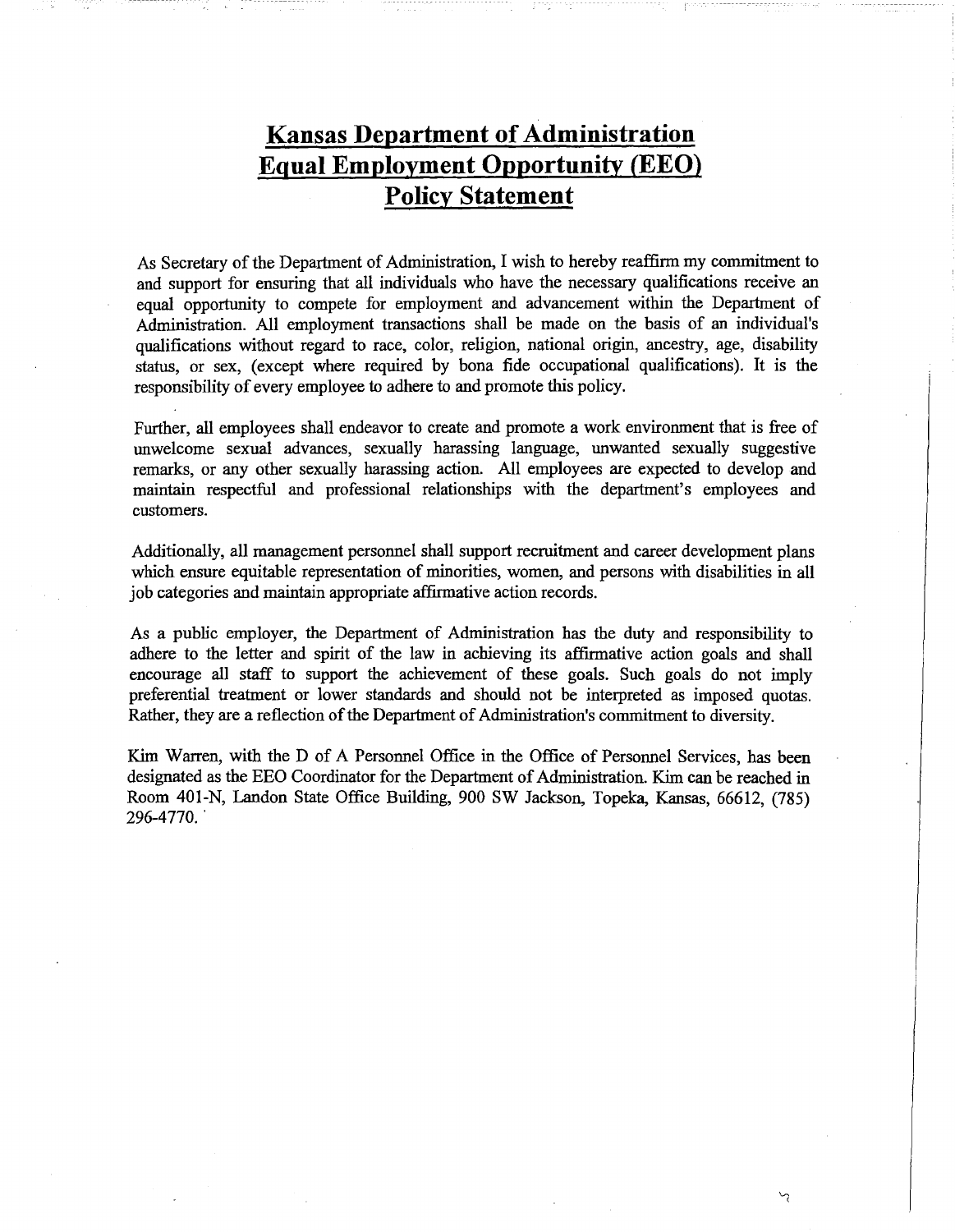### **Kansas Department of Administration 'Policy on Professional Conduct**

As a condition of employment, all employees of the Department of Administration are to be appropriate in their behavior and be respectful of their co-workers and the customers served by the department. Inappropriate, insulting, demeaning, or threatening behavior in the workplace will not be tolerated.

In particular, employees shall not engage in or tolerate any form of harassment, including sexual harassment, as defined below, or behavior that demonstrates hostility towards another individual because of race, color, religion, sex, age, national origin, or disability. Harassing behavior may include slurs, telling or circulating jokes, sharing inappropriate materials or making comments of a sexual nature, or making what could be reasonably determined to be inappropriate comments based on a person's race, color, religion, sex, age, national origin, or disability.

Additionally, the department will not tolerate inappropriate conduct that by itself does not rise to legally definable harassment. The Kansas statutes set forth personal conduct that may be grounds for formal disciplinary action. Specifically:

- K.S.A. 75-2949e(a)(4) "failure to maintain satisfactory and harmonious relationships with the public and fellow employees,"
- KS.A. 75-2949f (f) "participation in any action that would in any way seriously disrupt or disturb the normal operation of the agency...,"
- KS.A. 75-2949f(P) "exhibiting other personal conduct detrimental to state service which could cause undue disruption of work or endanger the safety of persons or property of others, as may be determined by the appointing authority. "

Employees who experience or observe conduct they believe to be contrary to this policy must immediately report that conduct to their supervisor, Office Director, or the Department's Personnel Office. Employees working shifts outside of 8:00A.M to 5:00P.M. can, in instances in which reporting an alleged act cannot/should not be delayed, contact the Communications Center (24/7) to have a Capitol Police Officer dispatched to the employee's work location. Instances of inappropriate behavior observed by or reported to supervisors and/or Office Directors must be immediately reported to the Department's Personnel Office for investigation.

It shall also be contrary to this policy to retaliate against any person who files a complaint, appears as a witness or provides information in the investigation of a complaint. '

Any employee who has been found in violation of this policy may be subject to appropriate disciplinary action, up to and , including termination.

#### Sexual Harassment

Sexual harassment is unlawful and contrary to the equal employment opportunity policy of the Department of Administration. Unwelcome sexual advances, requests for sexual favors or other verbal or physical conduct ofa sexual nature constitute sexual harassment when:

- (1) submission to such conduct is made either explicitly or implicitly a term or condition of an individual's employment,
- (2) submission to or rejection of such conduct by an individual is used as the basis for employment decisions affecting such individual, or
- (3) such conduct has the purpose or effect of unreasonably interfering with an individual's work performance or creating an intimidating, hostile, or offensive working environment.

Sexual harassment can be experienced by third party individuals who may see, hear or feel the effects of such behavior<br>between individuals.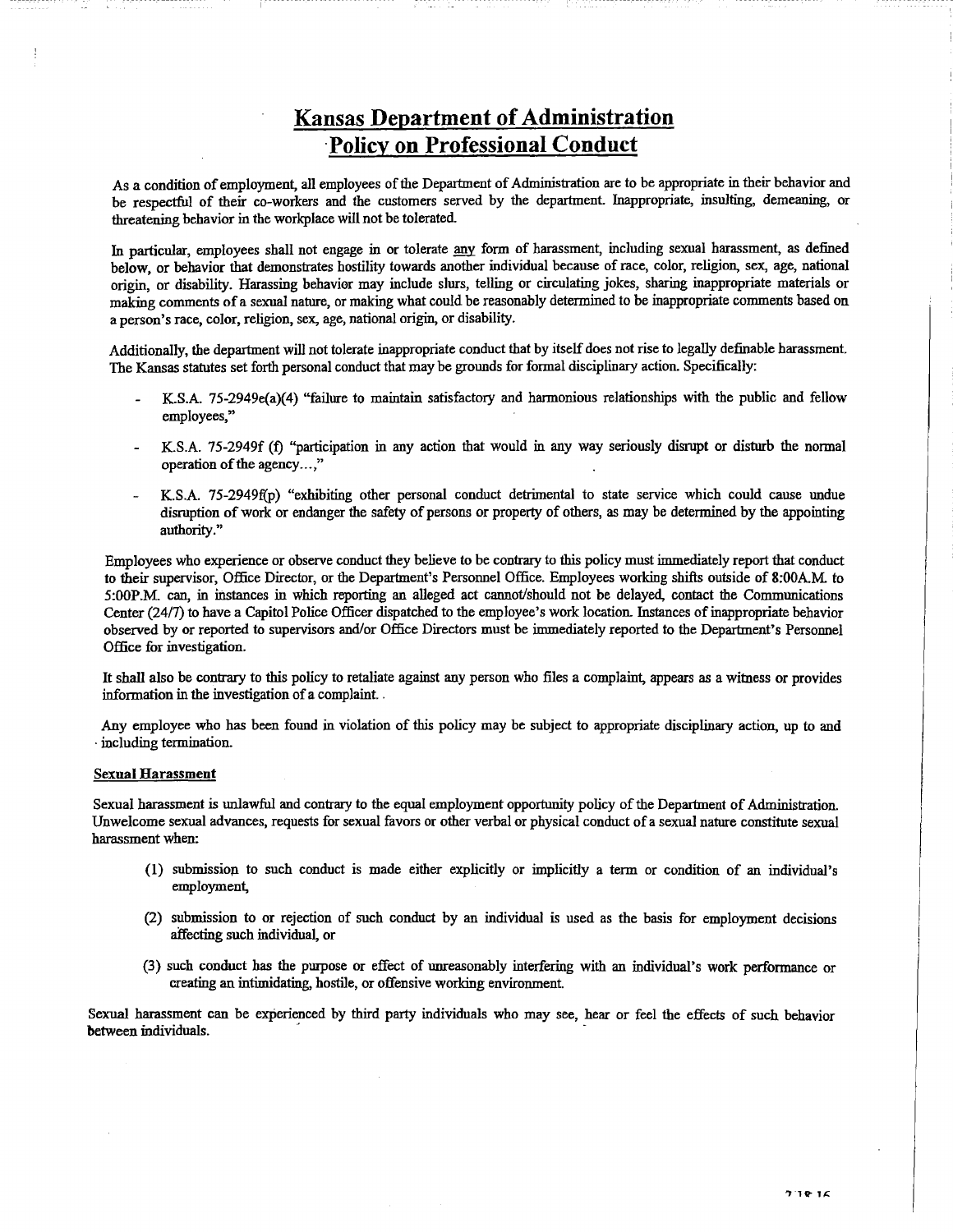#### UNDERSTANDING & ACCEPTANCE OF POLICY

I have received a copy of the Department of Administration's policy on Professional Conduct.

I have read the policy in its entirety and have been provided with the opportunity to ask questions about it.

I fully understand this policy and my responsibility to seek clarification from my supervisor if at any time I am unclear about the policy's requirements.

I fully understand that compliance with this policy is a condition of employment.

| Employee's State ID         | Employee's Signature                                                                                        | Date |
|-----------------------------|-------------------------------------------------------------------------------------------------------------|------|
| Witness/DofA Representative | Date                                                                                                        |      |
|                             | Must be completed by Employee and Supervisor. Please return this completed form to D of A Personnel Office. |      |
| Employee's Signature        | Date                                                                                                        |      |

Supervisor's Signature Date

Form DA-324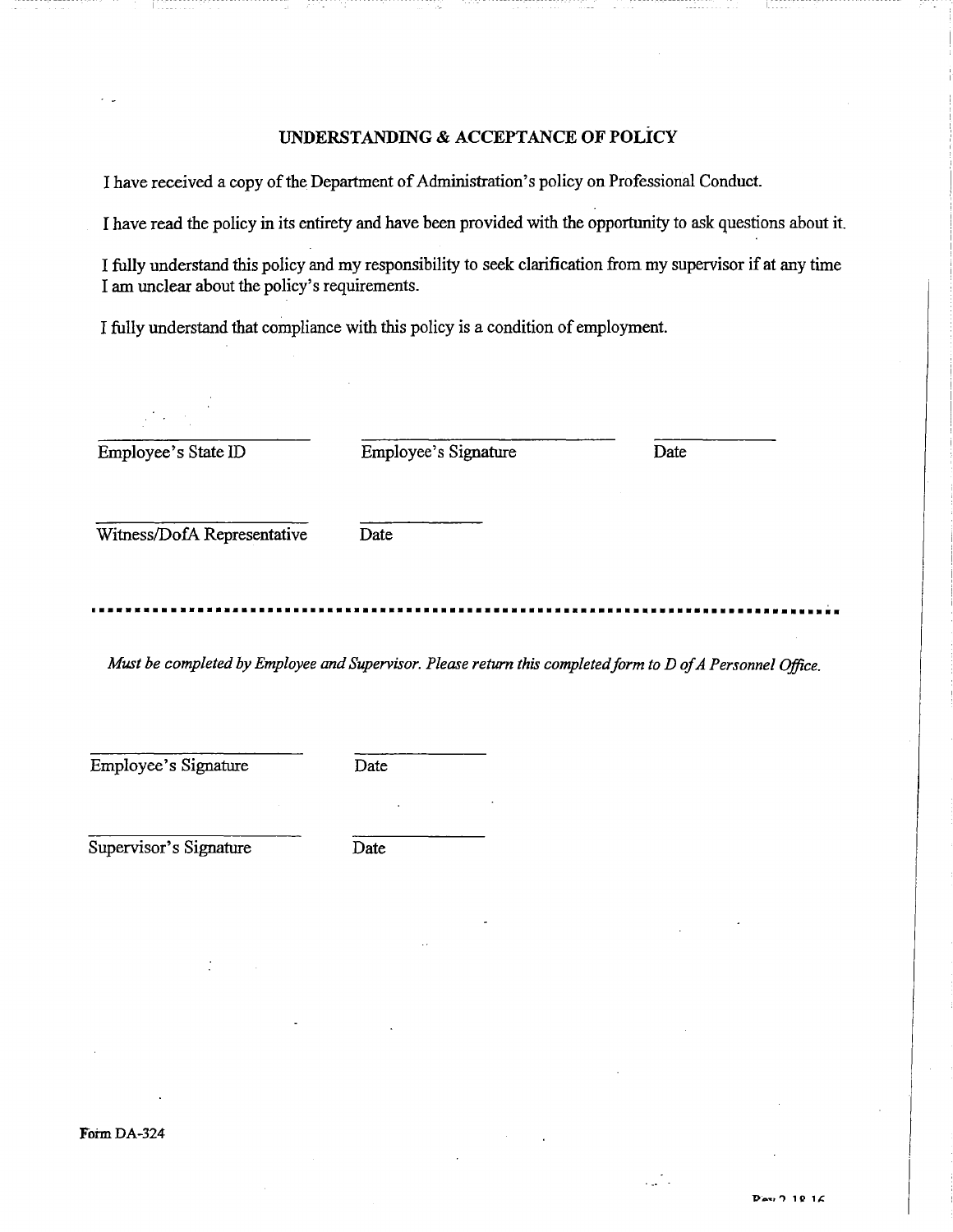#### **Americans with Disabilities Act**

#### **NOTICE TO THE PUBLIC**

, .. '.

医骨折 医皮肤 计分类数据

- 村 - 1780年7月4日に1940年19月15日1月1日 10月7日

It is the policy of the State of Kansas to comply with provisions of the Americans with Disabilities Act, 42 U.S.C.A. Section 12101, et seq. ("ADA"). The ADA prohibits discrimination against qualified individuals with disabilities on the basis of their disability. The ADA provides, in part, that qualified individuals with disabilities shall not be excluded from participating in or be denied the benefits of any program, service or activity offered by the State.

The ADA requires that all programs services and activities, when viewed in their entirety, are readily accessible to and usable by qualified individuals with disabilities. State agencies must communicate effectively with individuals with speech, visual and hearing impairments and provide auxiliary communication aids to qualified individuals with disabilities participating in or benefiting from the State's programs, services or activities to afford equal opportunity.

Should you wish to review the ADA or its interpretive regulations, ask questions about your rights and remedies under the ADA, request a reasonable modification to the State's policies, practices or procedures, or file a written grievance alleging noncompliance with the ADA, please contact the State ADA Coordinator as listed below.

| NAME:                  | Anthony A. Fadale                                                                                                   |
|------------------------|---------------------------------------------------------------------------------------------------------------------|
| <b>ADDRESS:</b>        | Kansas Department for Children and Families<br>DCF Administration Bldg.<br>555 S. Kansas Avenue<br>Topeka, KS 66603 |
| <b>TELEPHONE:</b>      | Voice (785) 296-1389<br>Fax: (785) 296-4960<br><b>TTY: 711</b>                                                      |
| <b>E-MAIL ADDRESS:</b> | Anthony.Fadale@dcf.ks.gov                                                                                           |

*Strong Families Make A Strong Kansas*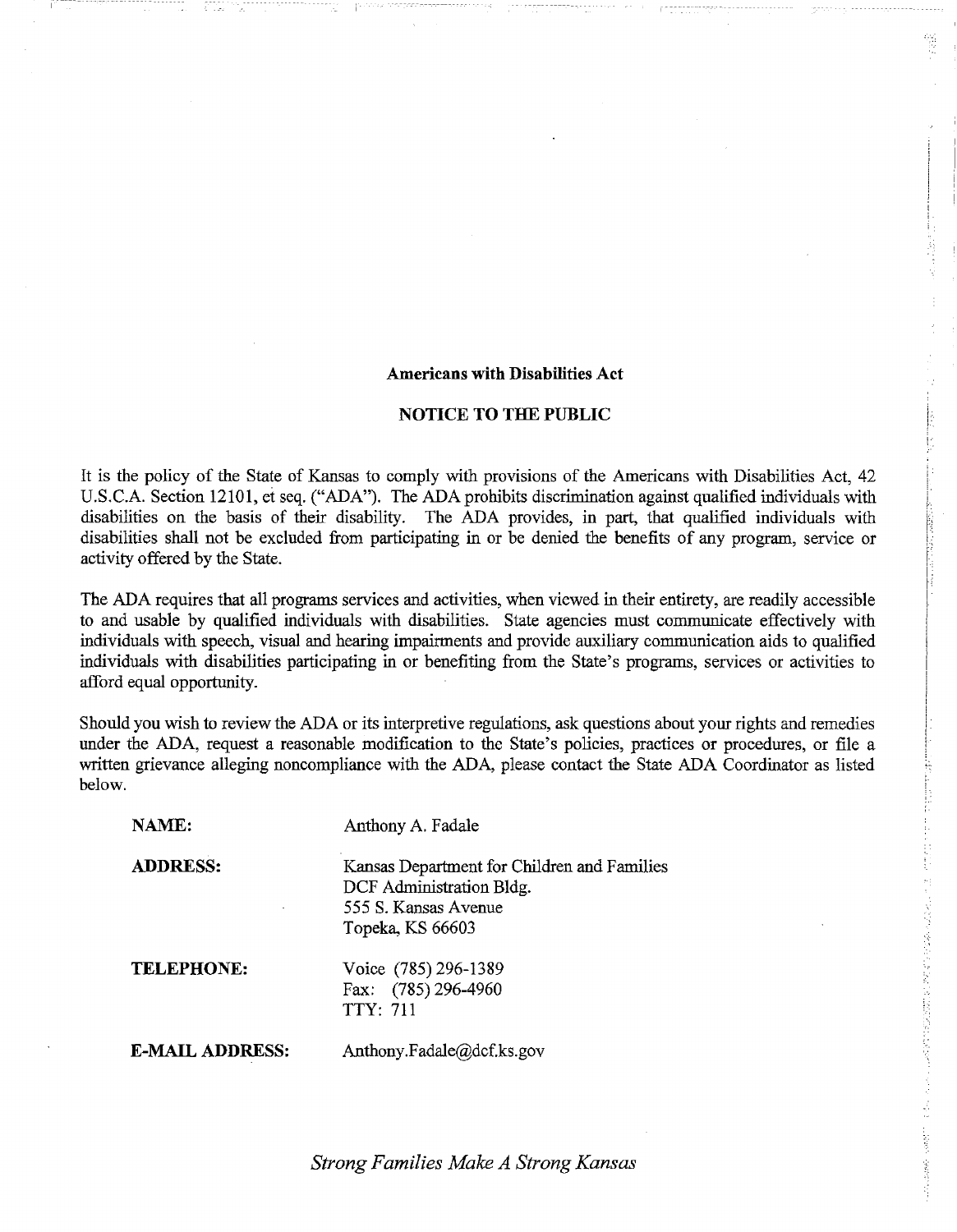#### STATE OF KANSAS

..... \_. -- .. : .;:~-.:-:-.~.:~:~~ .. --... -.--.--.--- .. -- - - -- - -- ---- -- <sup>~</sup>- - ...... : : .. ~ : ~ :.-.-::- -.. : .. :~:: .- ........ -\_ .. -.: .... ~-::-.. :~~:~.:-:.~-- ... ~-~~-:: .. . ~:: .. -

**SAUDEER BERENGATION** 

. \_.\_ ... --.:-: .... :-...

医无脊髓痨 医内质性骨折

**CONSTRUCTION CONTROLS INTO A REPORT OF STATE** 

この時に、この時の時間にはその数をかけたことをなくなっている場合をあると思われるからその気分ですようです。

#### ADA GRIEVANCE PROCEDURE

As Secretary of Administration, I have hereby adopted the following grievance procedure, in accordance with Executive Order 92-154.

For all state agencies, boards and commissions under the Governor's jurisdiction, the State of Kansas has adopted an internal grievance procedure providing for prompt and equitable resolution of grievances alleging any action prohibited by the U.S. Department of Justice regulations implementing Title II of the American with Disabilities Act. Title II states, in part, that "no otherwise qualified disabled individual shall, solely by reason of such disability, be excluded from the participation in, be denied the benefits of, or be subjected to discrimination" in programs or activities sponsored by a public entity.

Any person who feels they have been discriminated against on the basis of a disability by the State of Kansas in any of the above-quoted activities may file a grievance.

Whenever an individual files a complaint (or other agency administration process) with a state agency pertaining to an action prohibited under the ADA, the agency shall decline jurisdiction of the ADA matter and refer it to the State ADA Coordinator for handling pursuant to this grievance procedure.

Grievances should be addressed to: State ADA Coordinator, c/o Kansas Department for Children and Families, DCF Administration Bldg., 555 S, Kansas Avenue, Topeka, KS 66603 or bye-mail at Anthony.Fadale@dcf.kg.gov or via telephone, (785) 296-1389.

A grievance should be filed in writing or verbally (to be transcribed), contain the name and address of the person filing it, and briefly describe the alleged ADA violation. The following guidelines apply:

- 1. A grievance should be filed within 45 days after the complainant becomes aware of the alleged violation.
- 2. The State ADA Coordinator shall refer the grievance to a designee, who normally will be the ADA contact person for the state agency, board or commission involved.
- 3. The State ADA Coordinator's designee may informally resolve the grievance or investigate the grievance as the designee determines appropriate. These rules contemplate informal but thorough investigations, affording all interested persons an opportunity to submit evidence relevant to a grievance,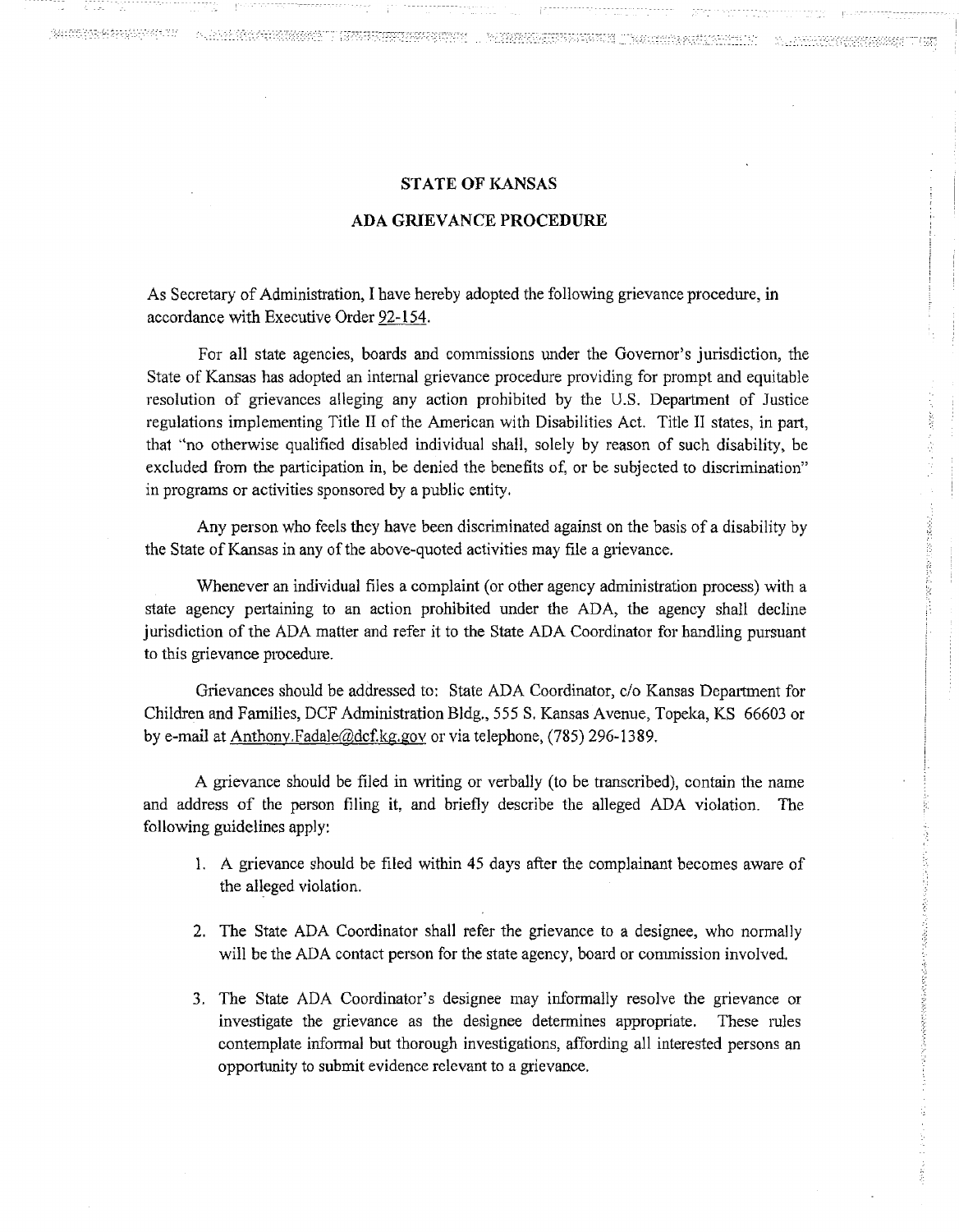4. A written determination as to the validity of the grievance and a description of the resolution, if any, shall be issued by the designee and a copy forwarded to the complainant and the involved agency, board or commission no later than 60 days after its filing. A copy of the written determination and resolution, if any, shall also be forwarded to the State ADA Coordinator. When the designee to whom a grievance is referred is the ADA contact person for a state agency, the ADA contact person shall be subject to any internal agency approval processes established by such contact person's agency head.

Wandi wasani Kizancin

m Marqadı terili dirilerin içi

35. PERMIT ASSAULT

1 HEREBERG AP 25 HOURS OF

- 5, The State ADA Coordinator shall maintain a file of all complaints, determinations and resolutions of the State of Kansas relating to the grievances filed.
- 6. The State ADA Coordinator, upon the Coordinator's own: initiative, may reconsider the grievance decision or either party to the grievance can request a reconsideration of the case in instances where a party is dissatisfied with the resolution. The request for reconsideration should be made within 30 days of receipt of the written determination to the State ADA Coordinator.
- 7. The right of a person to a prompt and equitahle resolution of the grievance tiled hereunder shall not be impaired by the person's pursuit of other remedies such as filing of an ADA grievance with the responsible federal department or agency or the Kansas Human Rights Commission. Use of this grievance procedure is not a prerequisite to the pursuit of other remedies provided. by the ADA or the Kansas Act Against Discrimination. However, as noted above, this grievance procedure shall be used in lieu of any other complaint or state agency administrative process provided by a state agency other than the Kansas Human Rights Commission.
- 8. These rules shall be construed to protect the substantive rights of interested person to meet appropriate due process standards and to assure that the State of Kansas complies with the ADA and its implementing regulations.

Ŕ

经公司公开的 医光谱定常数的 医眼窦病毒眼睛检查 经报报者的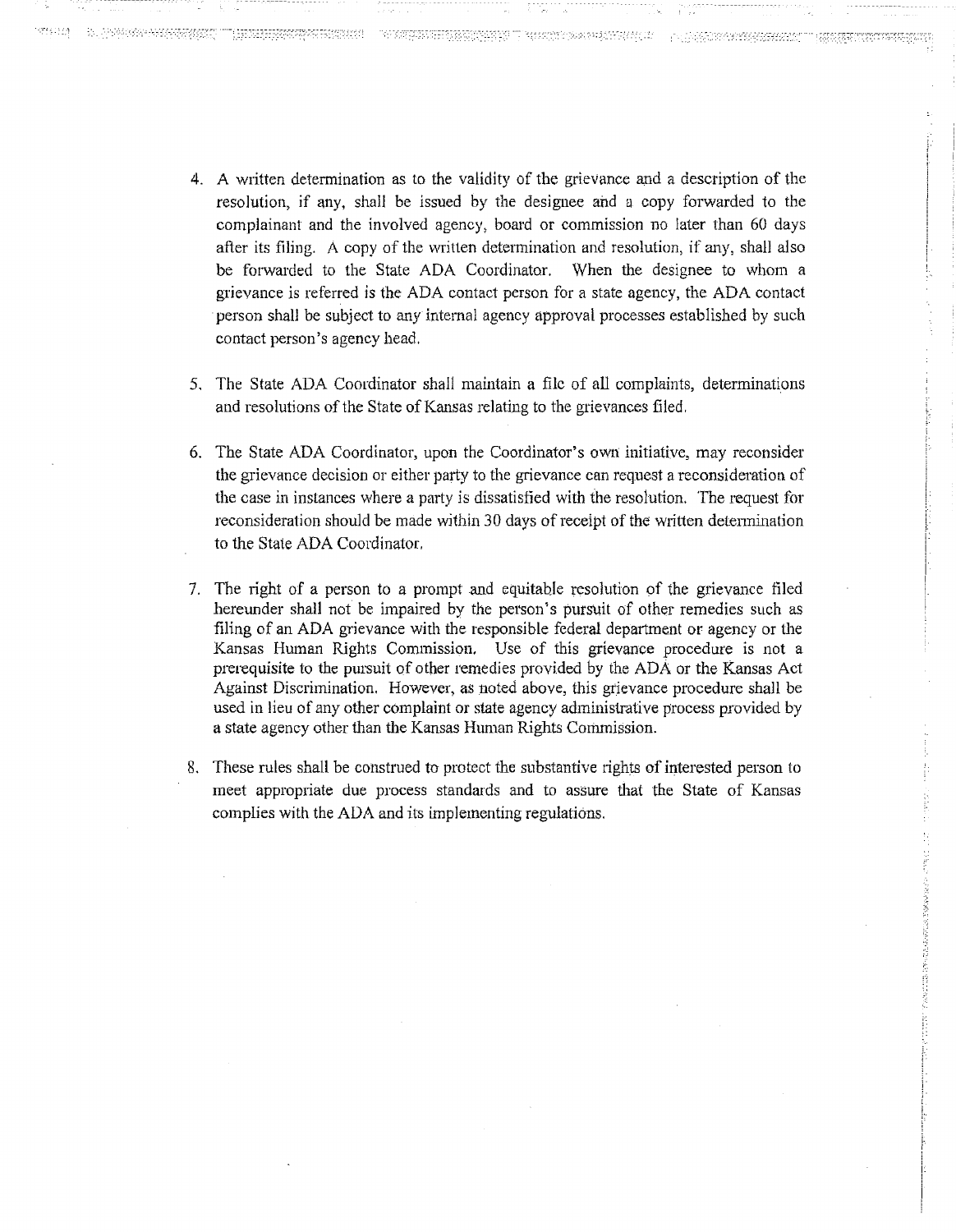#### **STATE OF** KANSAS

### **WORKPLACE VIOLENCE POLICY**

The safety and security of State of Kansas employees and customers are very important. Threats, threatening behavior, acts of violence, or any related conduct which disrupts another's work performance or the organization's ability to execute its mission will not be tolerated.

Any person who makes threats, exhibits threatening behavior, or engages in violent acts on state-owned or leased property may be removed from the premises pending the outcome of an investigation. Threats, threatening behavior, or other acts of violence executed off state-owned or leased property but directed at state employees or members of the public while conducting official state business, is a violation of this policy. Off-site threats include but are not limited to threats made via the telephone, fax, electronic or conventional mail, or any other communication medium.

Violations of this policy will lead to disciplinary action that may include dismissal, arrest,. and prosecution. In addition, if the source of such inappropriate behavior is a member of the public, the response may also include barring the person(s) from state-owned or leased premises, termination of business relationships with that individual, and/or prosecution of the person(s) involved.

Employees are responsible for notifying the agency's Personnel Office of any threats which they have witnessed, received, or have been told that another person has witnessed or received. Employees should also report any behavior they have witnessed which they regard as threatening or violent when that behavior is job related or might be carried out on state-owned or leased property or in connection with state employment.

Each employee who receives a protective or restraining order which lists state-owned or leased premises as a protected area is required to provide the Personnel Office with a copy of such order.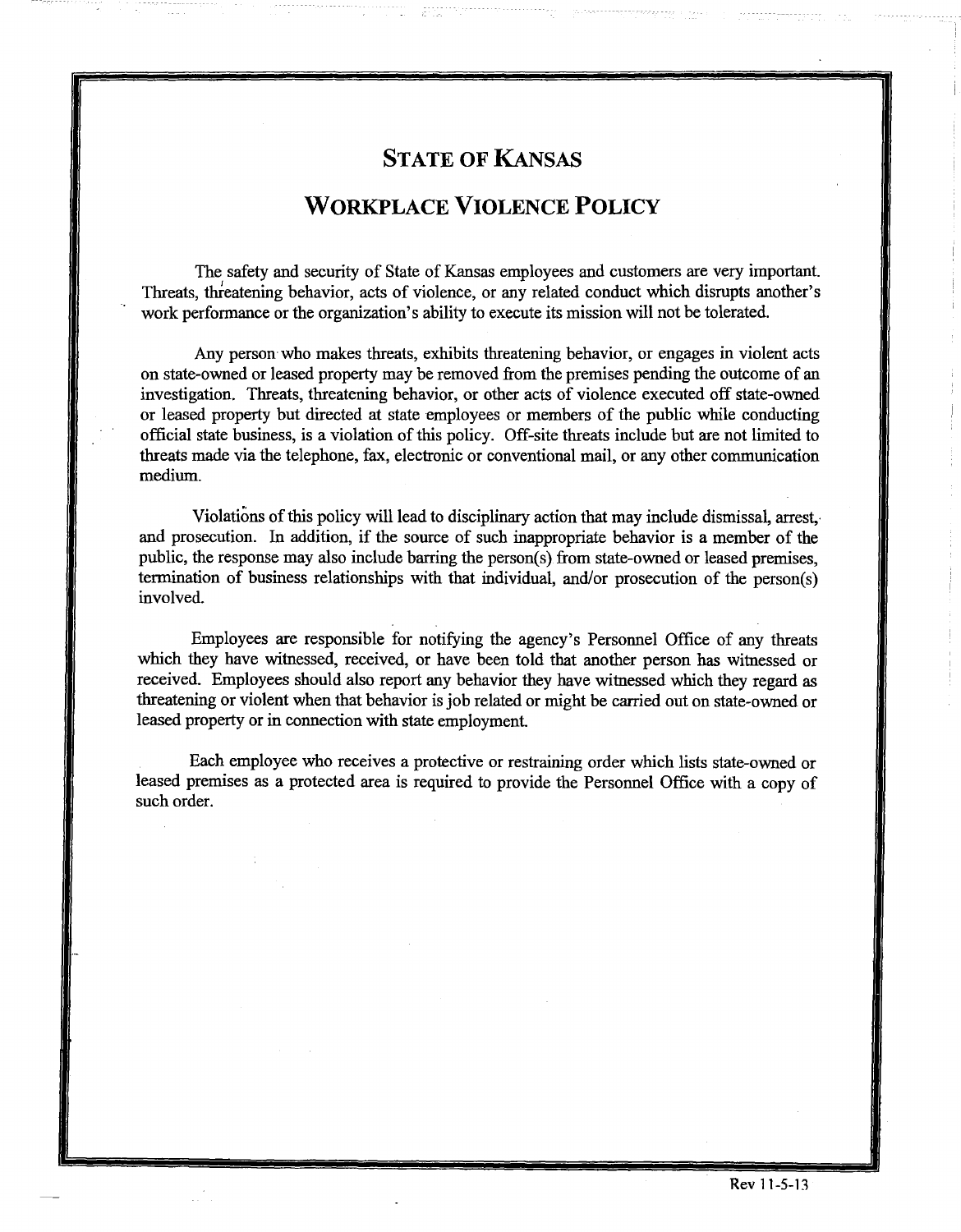## KANSAS DEPARTMENT OF ADMINISTRATION GRIEVANCE PROCEDURE

#### Applicability

The Department of Administration Grievance Procedure shall be posted on all the Department's official bulletin boards and shall be available for use by all Department of Administration employees. The availability of this grievance procedure shall not be interpreted as granting any additional rights under the Kansas Civil Service Act, and any amendments thereto.

Copies of the Grievance Procedure shall be made available upon request to any Department employee, along with the standard form(s) for processing grievances, by Division/Office Directors or the Department of Administration Personnel Office.

Employees who lodge a grievance are to be free from restraint, coercion, discrimination, or reprisal. Complainants are assured the maximum possible anonymity. The filing of a grievance shall in no way reflect on an employee's good standing with the Department. If an employee believes he or she is being subjected to one of the above actions, a separate grievance shall be filed directly with the Secretary of Administration. Wherever this grievance procedure provides for any grievance to be taken to the Secretary of Administration, the Secretary may rule directly on the matter, or may appoint one or more persons as a hearing panel to gather pertinent statements and information and make recommendations to the Secretary.

**Definition** A grievance shall be defined as a statement of dissatisfaction over any condition of work, which allegedly has an adverse effect on the employee.

> A grievance shall not include matters involving demotion, suspension, or dismissal of a permanent employee; employee performance reviews, or any other subject for which a method of settlement or any appeal procedure is established under appropriate Kansas Statutes or Regulations.

> Grievances shall be redressed by the process outlined in "Grievance Procedure A". However, a separate procedure may be followed for a grievance alleging discrimination on the basis of race, color, ancestry, national origin, religion, age, sex, sexual orientation, gender identity, sexual harassment, or disability status. This process is outlined in "Grievance Procedure B". In addition to the right to file a grievance under this procedure, all employees have the right to file civil rights complaints with appropriate enforcement agencies.

General Provisions An aggrieved employee must represent himself or herself at all steps of the grievance procedure. Another person employed within the Department of Administration may be selected by the aggrieved employee to assist at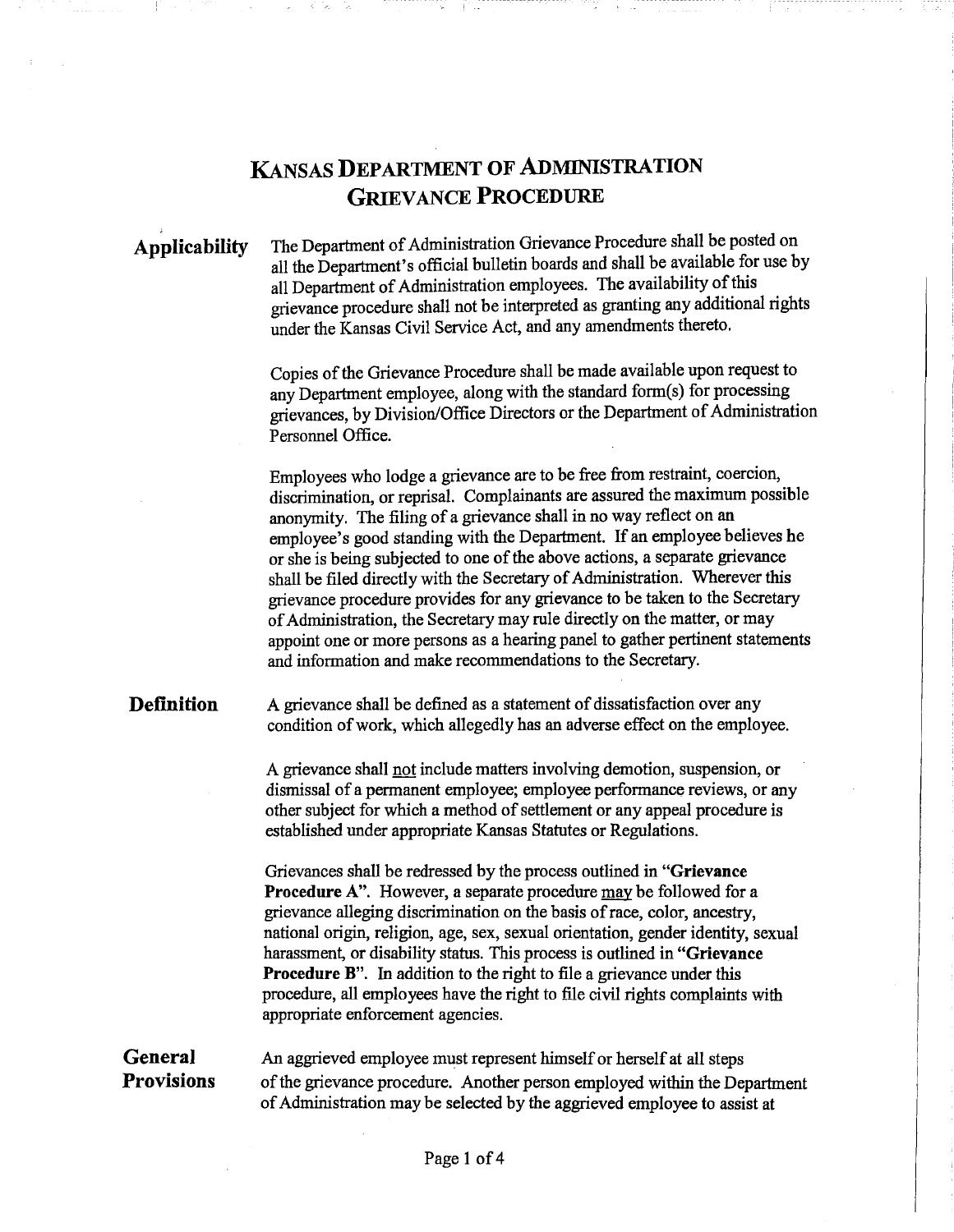each step of the procedure at the aggrieved employee's discretion, provided that the selected employee agrees to assist. The grievant and the selected employee will be allowed to utilize work time to meet with the supervisor, director or other person designated to respond at the applicable step of the procedure so long as such absence does not create undue hardship upon completion of work in the employee's work unit.

Meetings held at each step of the Grievance Procedure shall, wherever possible, take place during regular working hours. When unusual circumstances require meetings outside regular working hours, they shall be mutually agreed upon in writing.

Failure of the Department of Administration to reply to the employee's grievance within the time limits specified, grants the employee the opportunity to take the grievance to the next step. If an employee fails to appeal from one step to the next within the time limits specified, the grievance shall be considered settled on the basis of the Department's last decision, and the grievance will not be subject to further appeal or consideration.

In the event an immediate supervisor or the supervisor's supervisor is not available to process a grievance, a designee shall be appointed to serve in his or her place.

At any step in the grievance procedure, if either party (the employee on the one hand, the immediate supervisor or supervisor's supervisor on the other hand) believes that an extension of the time limit for action is required, the party may request of the Division or Office Director an extension of the time limit.

Employees covered by an approved Memorandum of Agreement that includes a grievance procedure may elect if eligible, at the time the grievance is first filed, to be covered by either the Department or the Memorandum of Agreement procedure. This decision cannot be changed at a later time.

**Grievance**  Procedure A STEP 1: Any employee of the Department of Administration who believes that he or she has a grievance shall take up the matter orally with his or her immediate supervisor within five (5) working days of its occurrence. The immediate supervisor shall provide an opportunity for full discussion of the grievance with the aggrieved employee. The immediate supervisor shall then attempt to adjust the matter and shall respond orally to the employee within five  $(5)$  working days of the date on which the aggrieved employee first brought the grievance to his or her attention.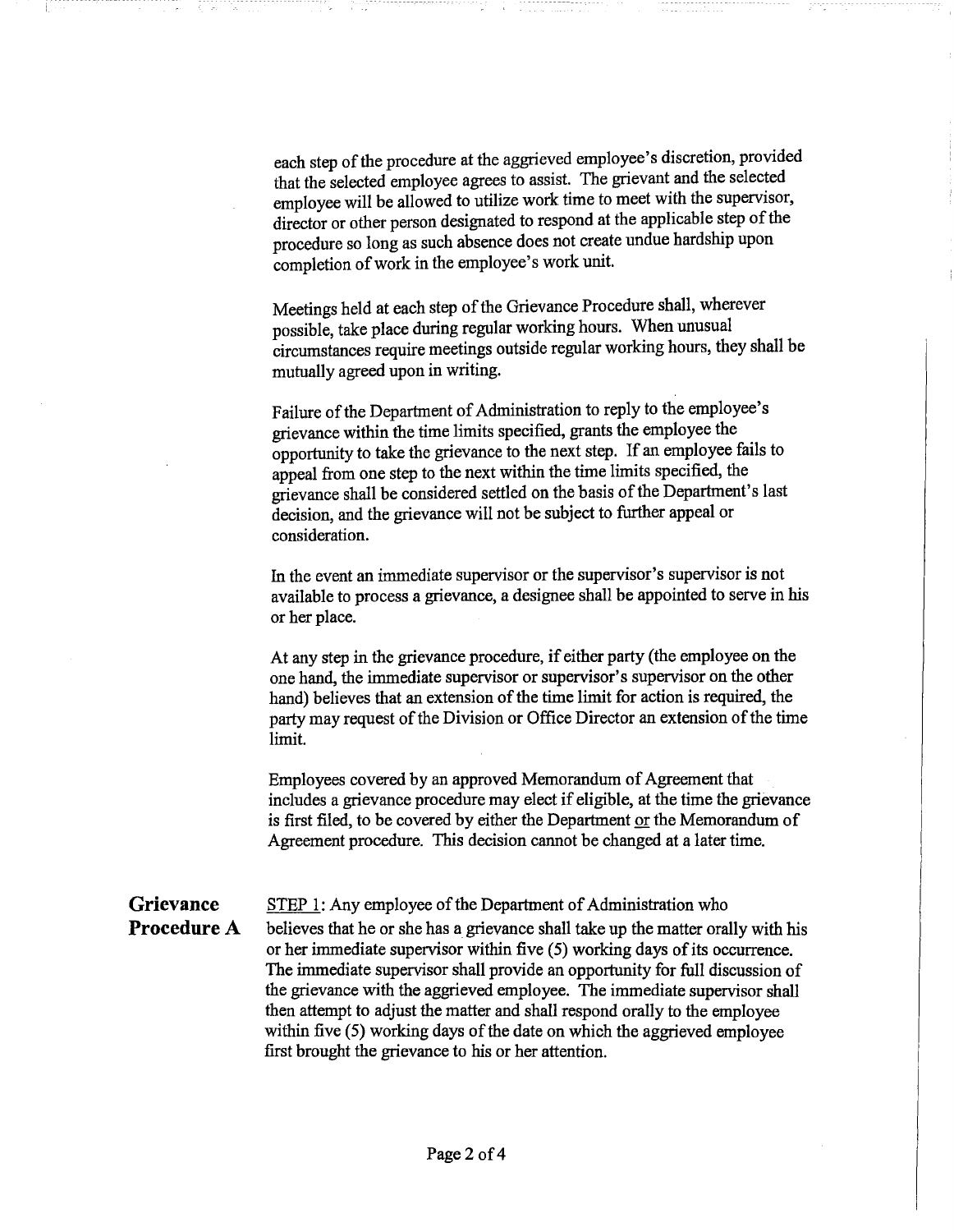STEP 2: If the response of the immediate supervisor in STEP 1 is unsatisfactory to the employee and does not settle the issue, the aggrieved employee may complete a standard grievance fonn furnished by the Division/Office Director's Office or the Department of Administration Personnel Office, and present the completed and signed fonn to his or her supervisor's supervisor within five (5) working days after the date on which the immediate supervisor's response was due. This higher level supervisor shall provide opportunity for discussion and review, and shall respond in writing on the standard form within five (5) working days after receipt of the standard grievance form from the aggrieved employee.

Note: In situations involving a particular grievance where there is no STEP 2 supervisory level in the employee's Division or Office, the grievance procedure will proceed from STEP 1 to STEP 3. In such a case, the employee may appeal to the STEP 3 level within five (5) working days of the immediate supervisor's STEP 1 response.

STEP 3: If the response in STEP 2 is unsatisfactory to the employee and does not settle the issue, the aggrieved employee may appeal by sending the completed standard grievance form to the Director of the Division/Office within five  $(5)$  working days of the date the STEP 2 response was due. The Division/Office Director shall investigate the matter and shall then meet with the employee and whatever levels of the employee's supervision the Director deems appropriate. The Director shall use any means at his or her disposal to satisfactorily settle the grievance. The Director shall respond in writing on the standard grievance form within ten (10) working days of the date on which the Director received the grievance.

FINAL DECISION: Grievances which have not been resolved in STEP 3 may be appealed to the Secretary of Administration by sending the completed standard form within five (5) working days after the response of the Director.

The Secretary of Administration will take such actions as deemed necessary and decide the matter. This decision shall be transmitted in writing to the aggrieved employee, his or her immediate supervisor, and the Division/Office Director within ten (10) working days from the date the grievance was brought to the Secretary of Administration. This decision shall be final and not subject to further appeal unless further appeal is provided by Kansas Statute or Regulation. (This does not abridge rights to file complaints with appropriate civil rights enforcement agencies.)

**Grievance Procedure B** STEP 1: Any employee of the Department of Administration who believes that he or she has a grievance involving discrimination on the basis of race, color, ancestry, national origin, religion, age, sex, sexual orientation, gender identity, sexual harassment, or disability status may take up the matter orally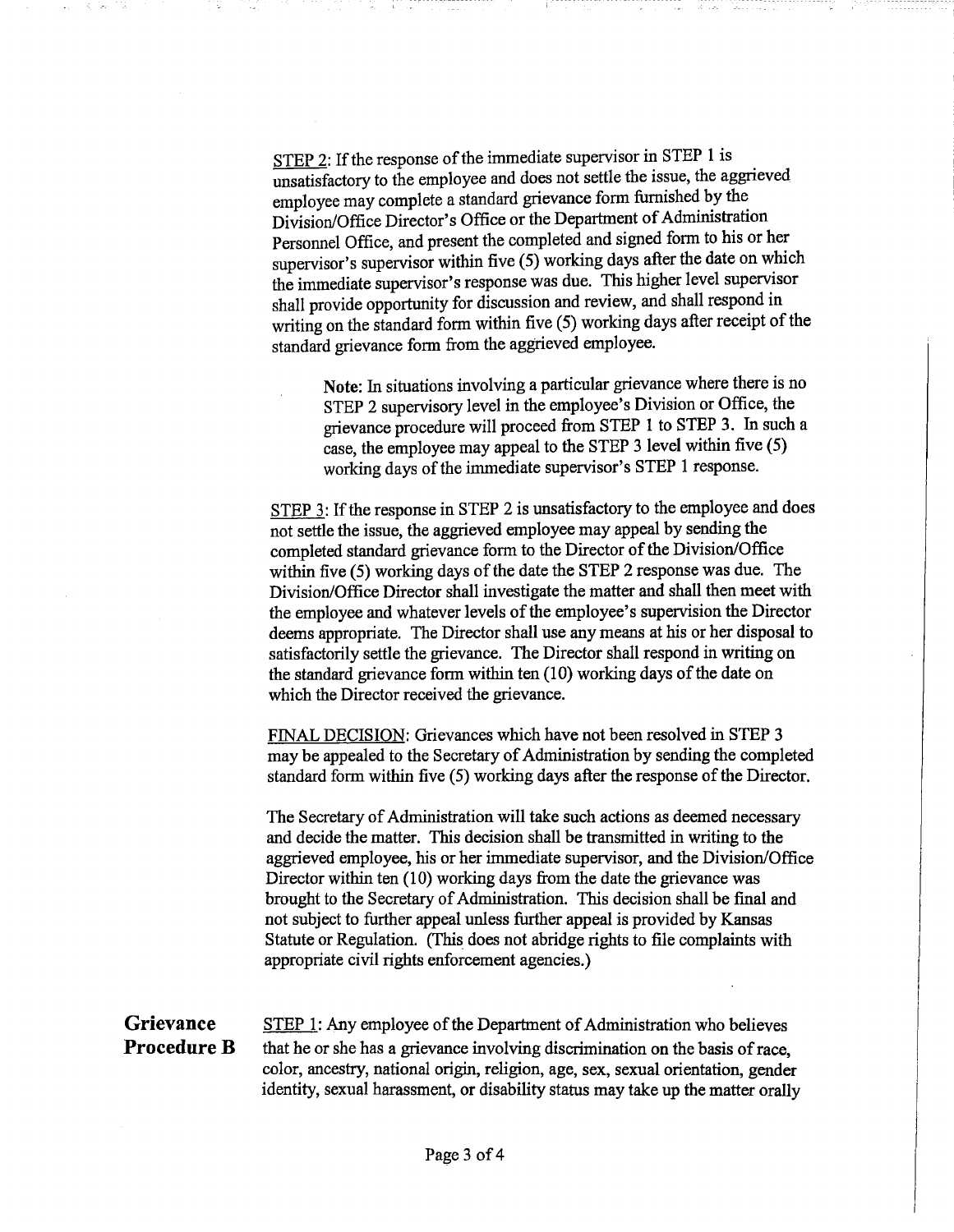with the Human Resources Manager or Agency EEO Coordinator for the Department of Administration within five (5) working days of its occurrence. After providing an opportunity for full discussion of the grievance, the Human Resources Manager or Agency EEO Coordinator shall then attempt to adjust the matter by working with the employee's Division or Office Director and shall respond orally with the employee within ten (10) working days of the date on which the aggrieved employee first brought the grievance forward.

FINAL DECISION: If the response of the Human Resources Manager or Agency EEO Coordinator in STEP 1 is unsatisfactory to the employee and does not settle the issue, the aggrieved employee may complete a Procedure B grievance fonn (available in the Department of Administration Personnel Office) and send the completed and signed form to the Secretary of Administration within five (5) working days after the response from the Human Resources Manager or Agency EEO Coordinator.

The Secretary of Administration will make a detennination and take such actions as deemed necessary and decide the matter. This decision shall be transmitted in writing to the aggrieved employee, the Division or Office Director, and the Human Resources Manager within ten (10) working days after the date the grievance was received by the Secretary of Administration. This decision shall be final and not subject to further appeal unless further appeal is provided by Kansas Statute or Regulation. (This does not abridge . rights to file complaints with appropriate civil rights enforcement agencies.)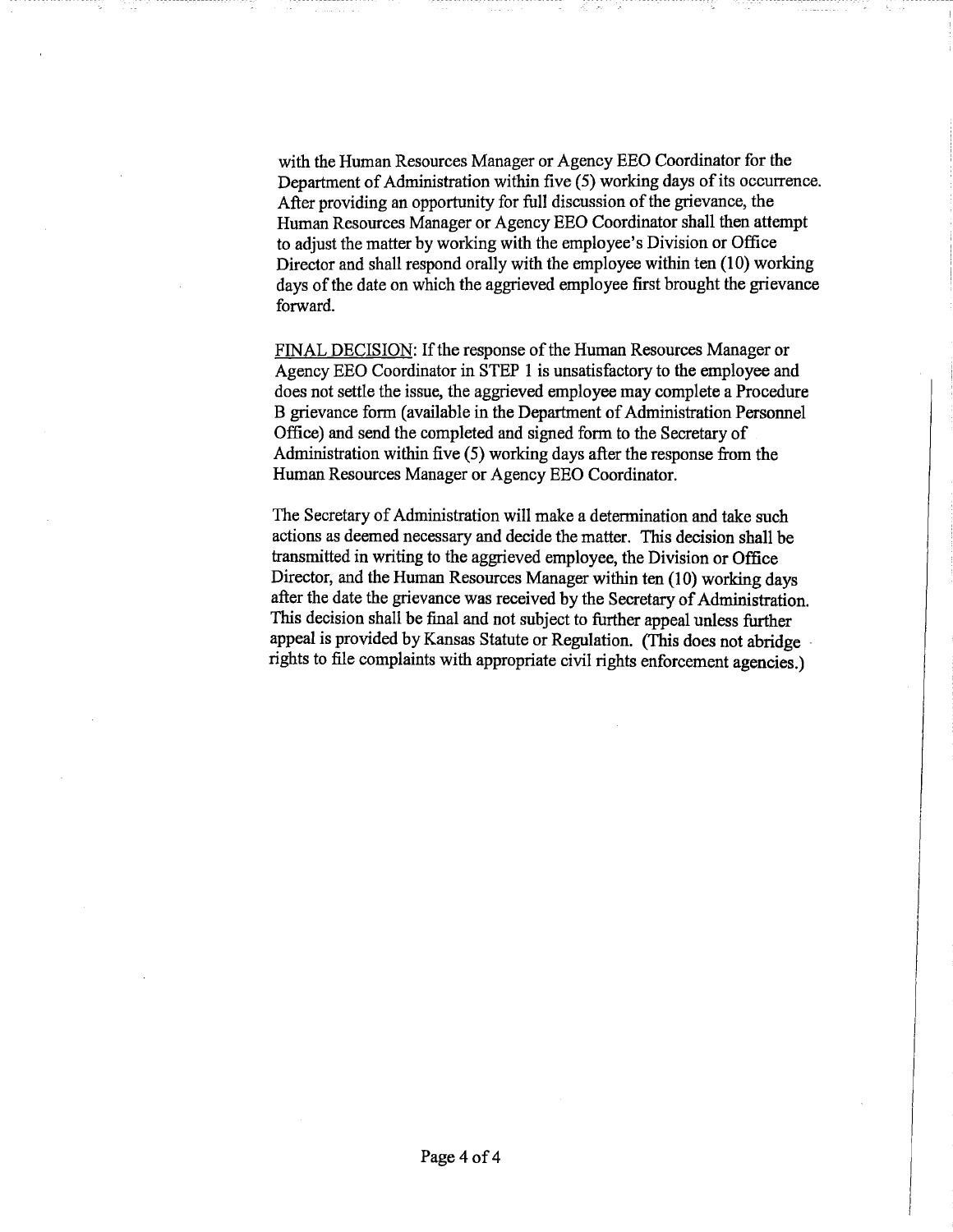#### KANSAS DEPARTMENT OF ADMINISTRATION GRIEVANCE PROCESSES

#### GRIEVANCE PROCEDURE A

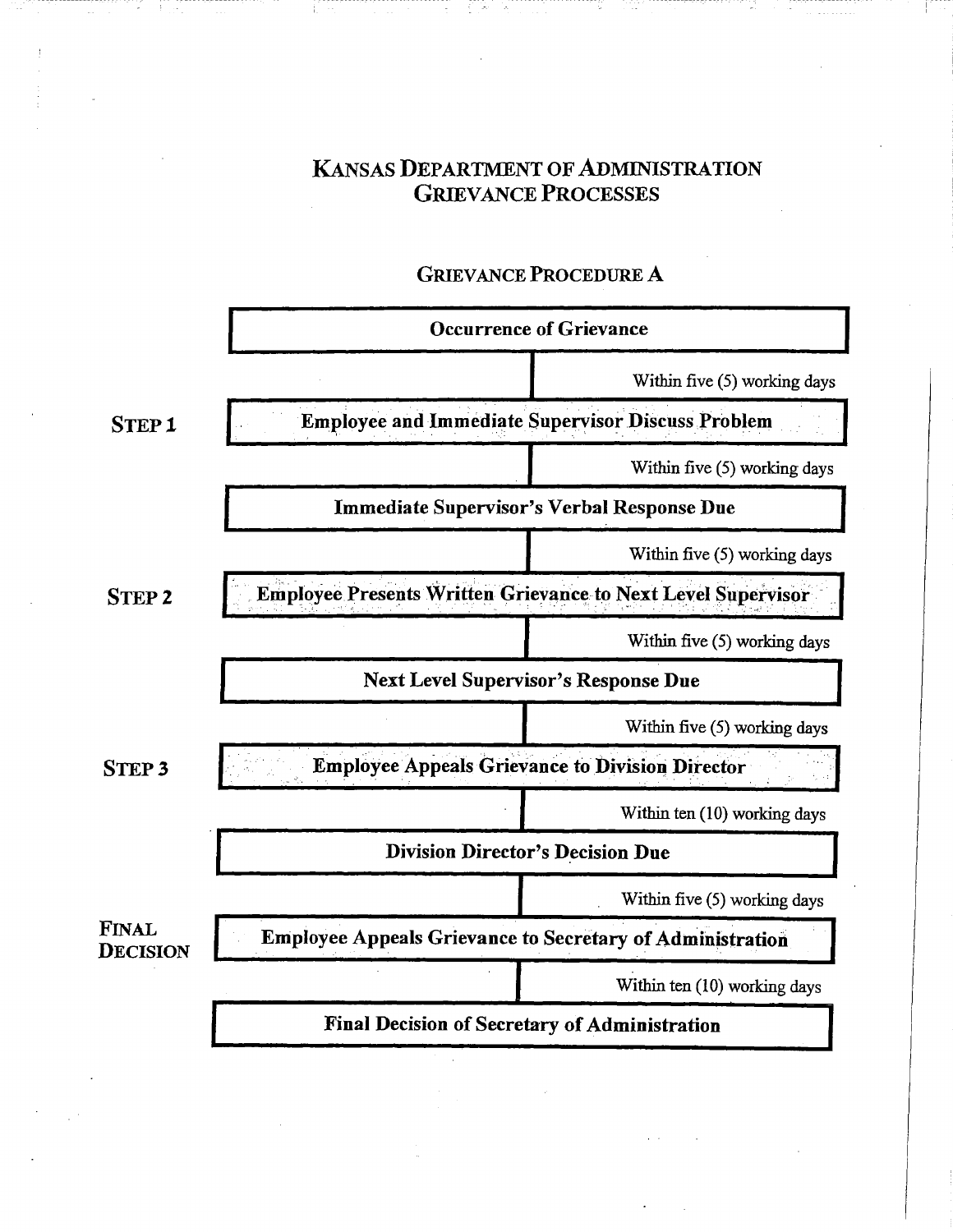### KANSAS DEPARTMENT OF ADMINISTRATION GRIEVANCE PROCESSES

### GRIEVANCE PROCEDURE B

| <b>Occurrence of Grievance</b>                                                             |                                |  |
|--------------------------------------------------------------------------------------------|--------------------------------|--|
|                                                                                            | Within five $(5)$ working days |  |
| <b>Employee and Human Resources Manager</b><br>(or Agency EEO Coordinator) Discuss Problem |                                |  |
|                                                                                            | Within ten (10) working days   |  |
| Human Resources Manager's (or Agency EEO Coordinator's) Response Due                       |                                |  |
|                                                                                            | Within five (5) working days   |  |
| <b>Employee Appeals Grievance to Secretary of Administration</b>                           |                                |  |
|                                                                                            | Within ten (10) working days   |  |
| <b>Final Decision of Secretary of Administration</b>                                       |                                |  |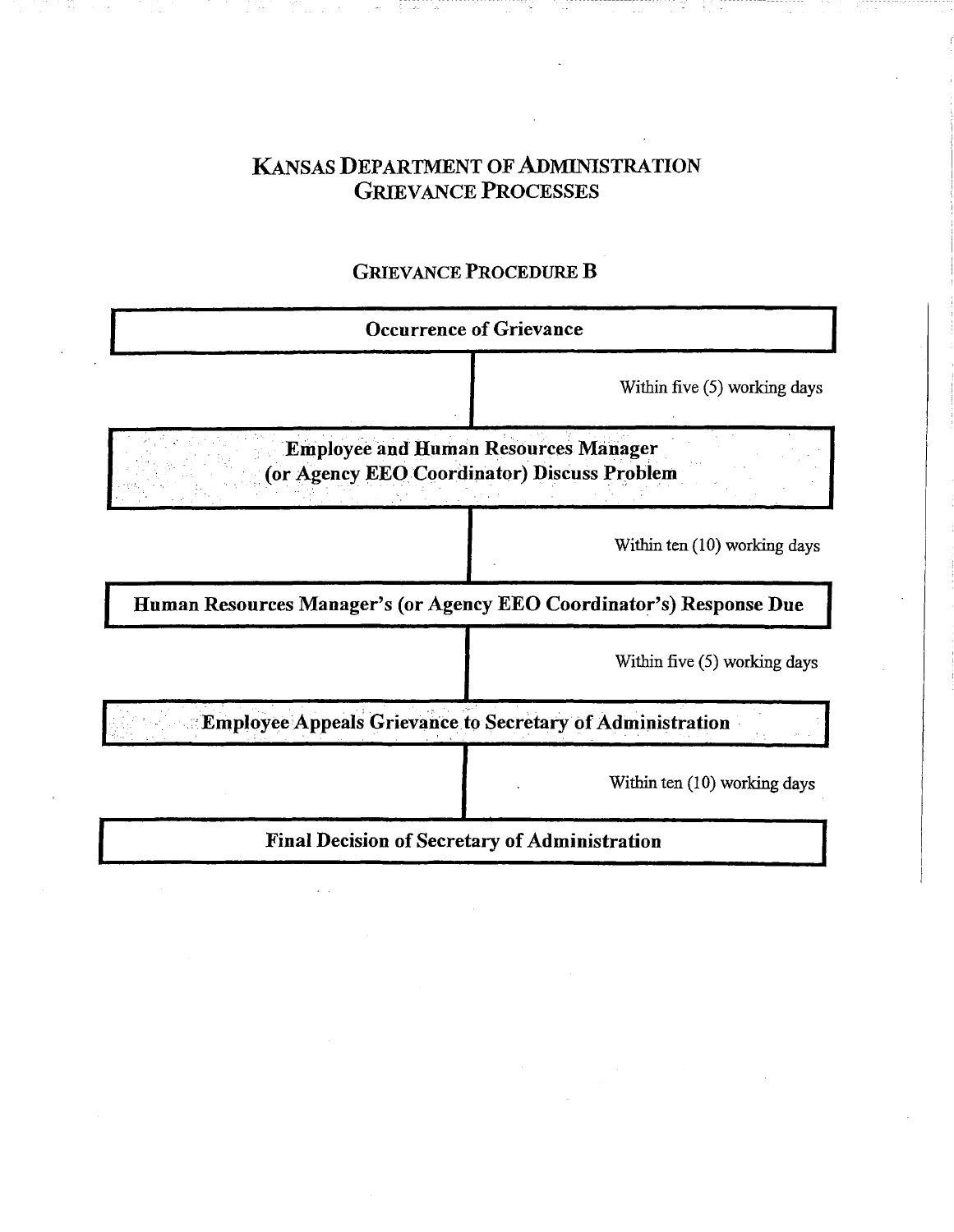#### DEPARTMENT OF ADMINISTRATION GRIEVANCE FORM (Procedure A)

Grievance No.

This form is to be used after the employee has orally taken up the grievance with the immediate supervisor, has had an opportunity for full discussion of the grievance, and has found the supervisor's response to be unsatisfactory at the First Step.

| Employee's Statement: The following grievance occurred on |                                                             | and was                              |  |
|-----------------------------------------------------------|-------------------------------------------------------------|--------------------------------------|--|
| presented to immediate supervisor on                      |                                                             | . I am not satisfied with the answer |  |
| received on                                               | and therefore request the grievance be appeared to Step Two |                                      |  |
| of the grievance procedure:                               |                                                             |                                      |  |
| Grievance:                                                |                                                             |                                      |  |
|                                                           |                                                             |                                      |  |
|                                                           |                                                             |                                      |  |
|                                                           |                                                             |                                      |  |
| <b>Requested Remedy:</b>                                  |                                                             |                                      |  |
|                                                           |                                                             |                                      |  |
|                                                           |                                                             |                                      |  |
|                                                           |                                                             |                                      |  |
|                                                           |                                                             |                                      |  |
|                                                           |                                                             |                                      |  |
| Employee's Signature                                      | Classification                                              |                                      |  |

Division **Division** Phone Number Date

#### Step Two

Supervisor's Supervisor: The above grievance was received by me on which was (within / not within) the five day limit and my response is as follows:

Supervisor's Supervisor Signature Date

( ) I am satisfied with this response and consider grievance to be settled.

( ) I am not satisfied with response and request an appeal to Step Three because: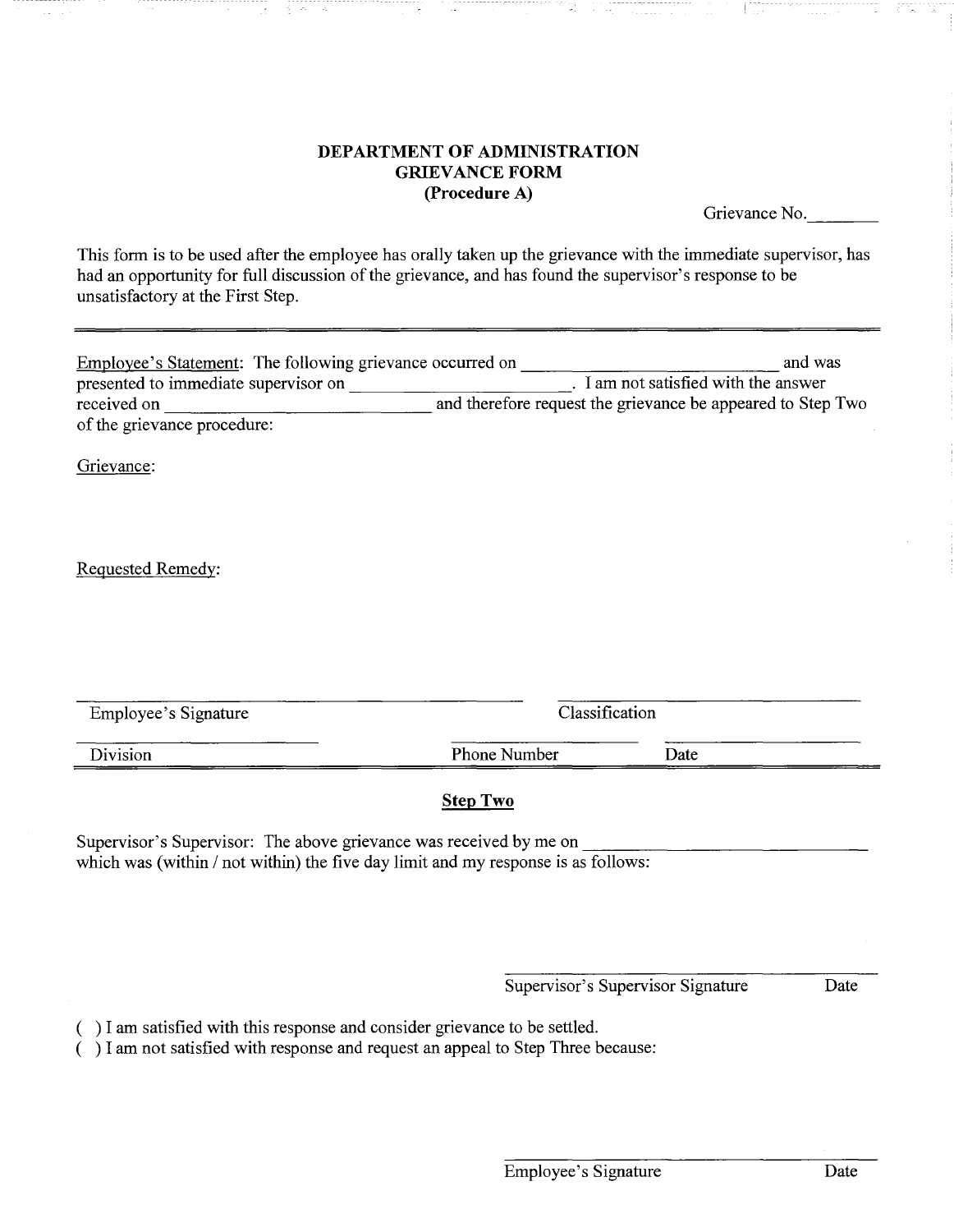#### DEPARTMENT OF ADMINISTRATION GRIEVANCE FORM - Procedure A Page 2

#### **Step Three**

Director's Response: The above grievance was received by me on \_\_\_\_\_\_\_\_\_\_\_\_\_\_ which was (within / not within) the five day limit and my response is as follows:

Director's Signature Date

( ) I am satisfied with this response and consider grievance to be settled.

( ) I am not satisfied with response and request an appeal to Secretary of Administration because:

Employee's Signature Date

#### **Final Decision**

Secretary of Administration's Response: The above grievance was received by me on which was (within / not within) the five day limit and my decision is as follows:

Secretary's Signature

Date

Distribution: Grievant

Immediate Supervisor Supervisor's Supervisor Division or Office Director Secretary of Administration Personnel Officer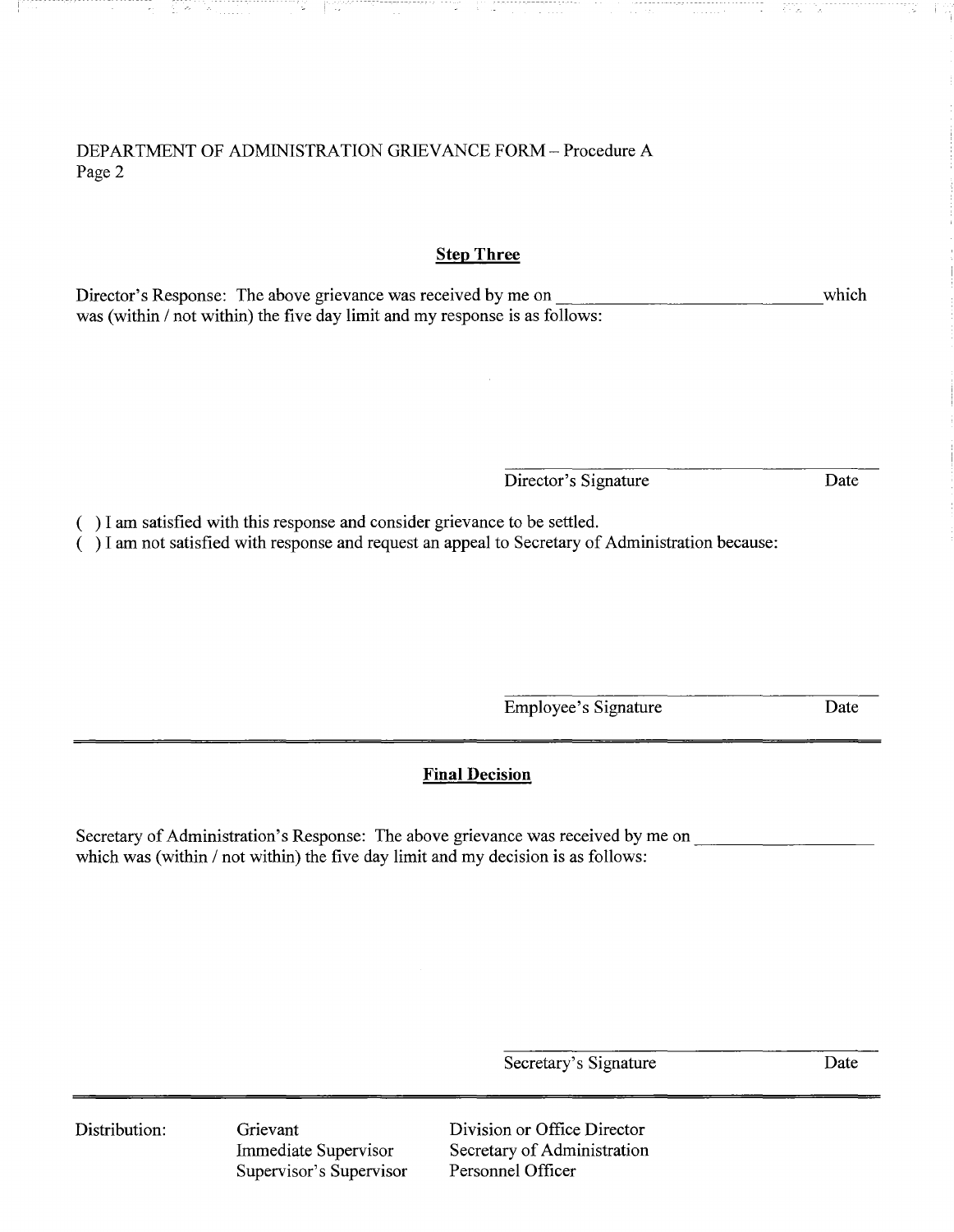#### **DEPARTMENT OF ADMINISTRATION GRIEVANCE FORM (procedure B)**

Ľ

This form is to be used after the employee has orally taken up the grievance involving discrimination or sexual harassment with the Department of Administration Human Resources Manager or Agency EEO Coordinator, has had an opportunity for full discussion of the grievance, and has found the Human Resource Manager's or Agency EEO Coordinator's response to be unsatisfactory at the first step.

| Employee's Statement: The following grievance occurred on                                          | and was |  |
|----------------------------------------------------------------------------------------------------|---------|--|
| presented to the Department of Administration Human Resources Manager or Agency EEO Coordinator on |         |  |
| I am not satisfied with the answer received on                                                     |         |  |
| and therefore, request an appeal to the Secretary of Administration.                               |         |  |

Grievance:

Requested Remedy:

Employee's Signature Classification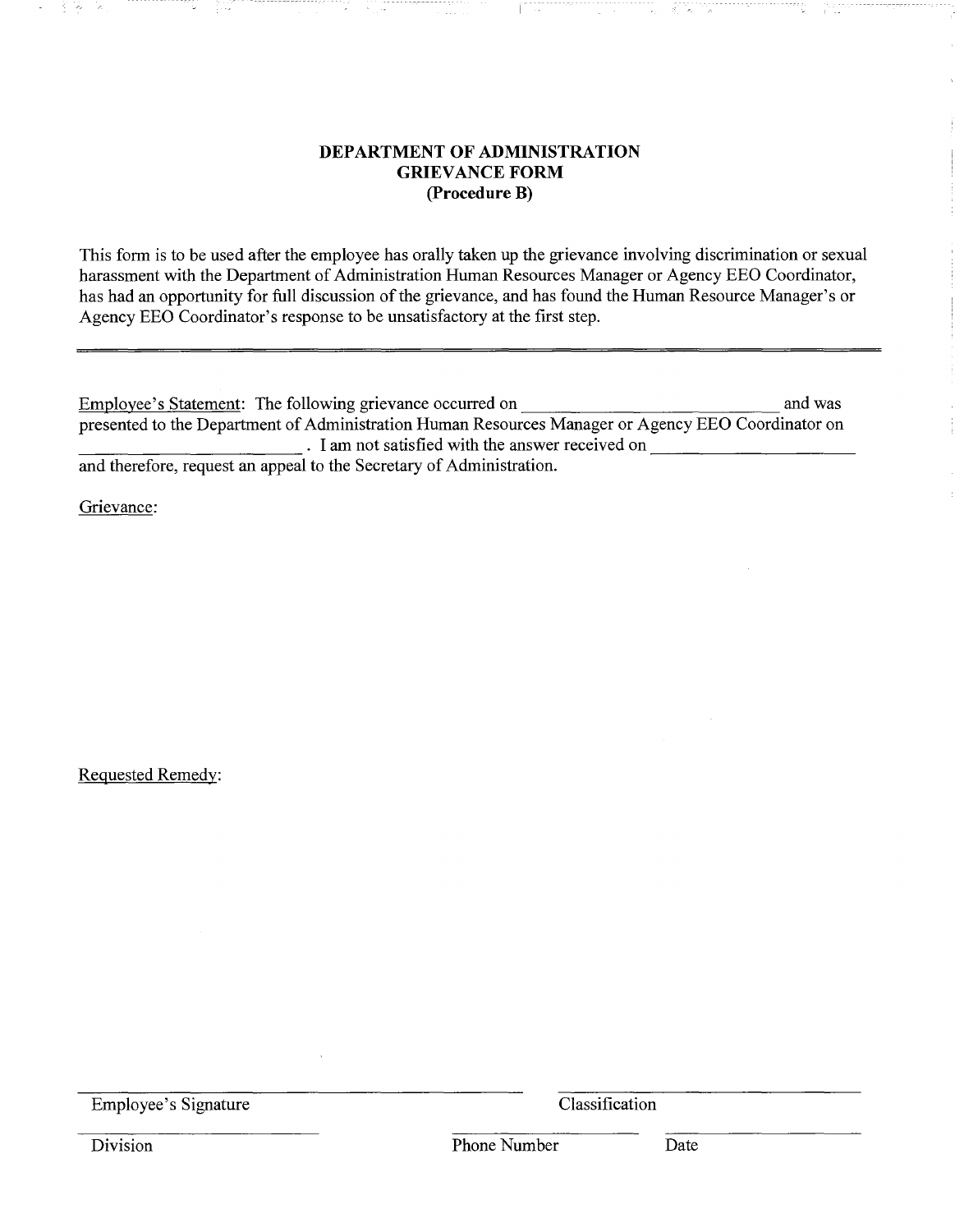DEPARTMENT OF ADMINISTRATION GRIEVANCE FORM - Procedure B Page 2

#### **Final Decision**

Secretary of Administration's Response: The above grievance was received by me on \_\_\_\_\_ which was (within / not within) the five day limit and my decision is as follows:

Secretary's Signature

Ç,

ЮQ.

Date

Distribution: Grievant

 $\omega$ A. ÷.

Immediate Supervisor Supervisor's Supervisor Division or Office Director Secretary of Administration Personnel Officer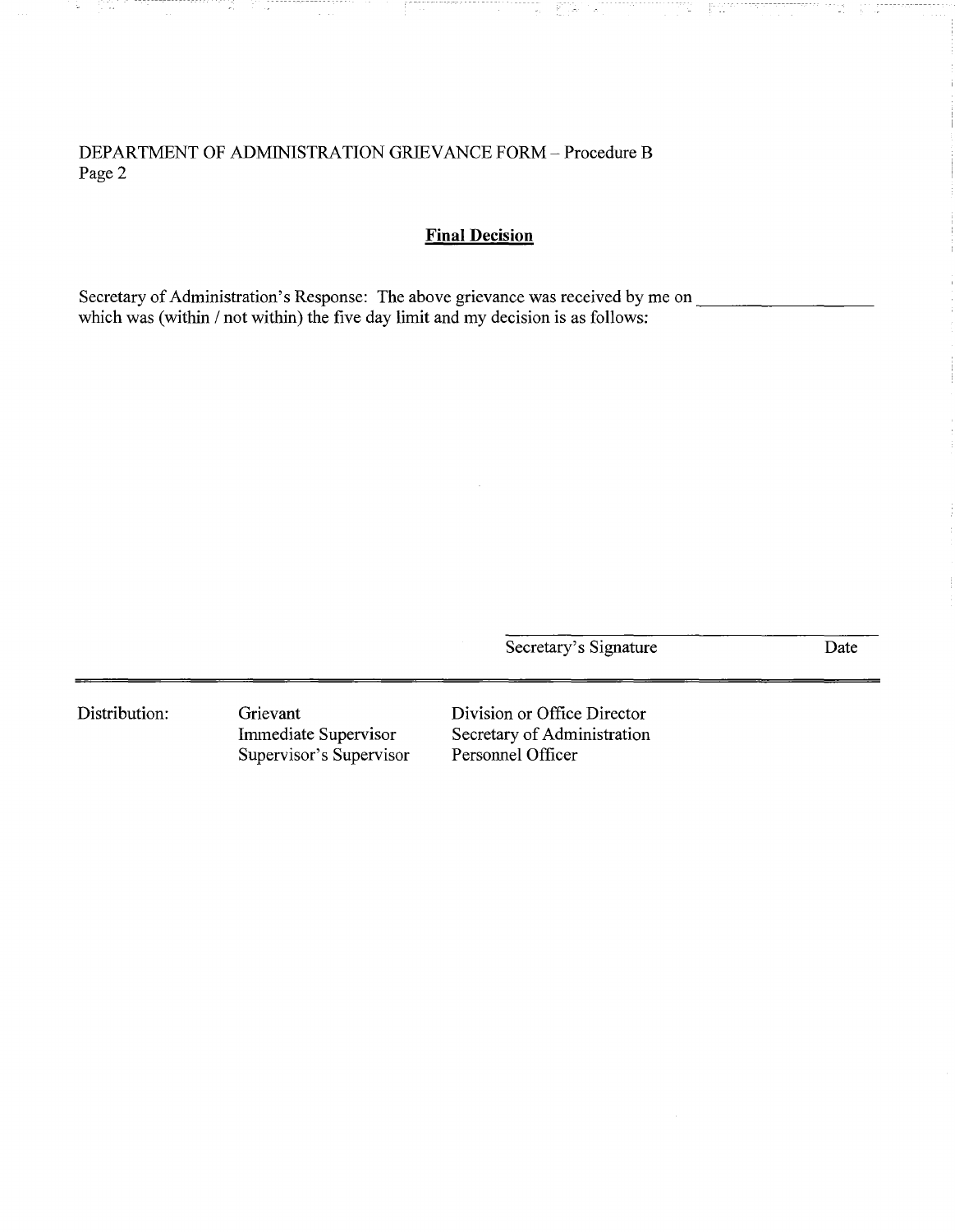# Designation of Responsibilities

e 197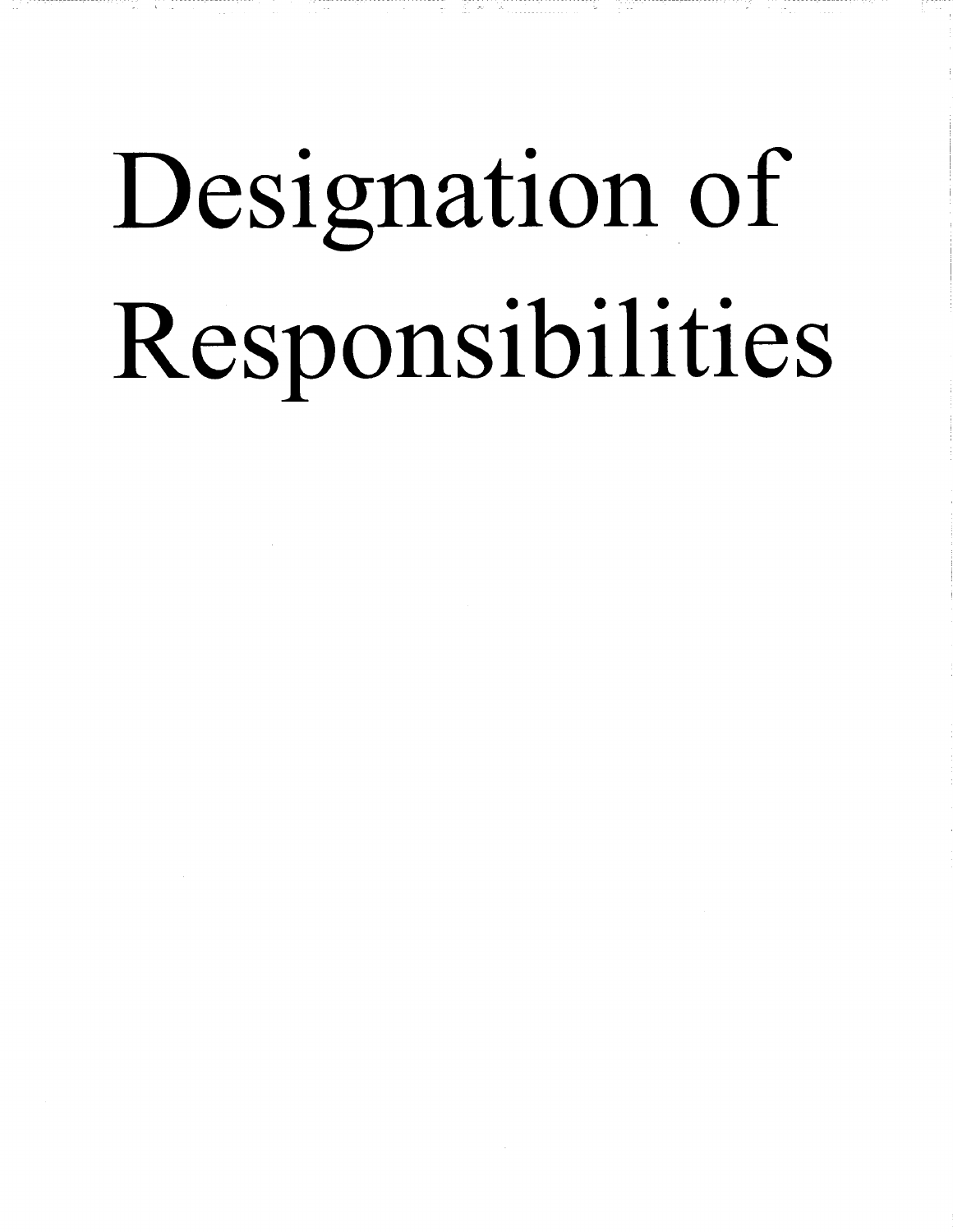#### **STATE OF KANSAS KANSAS DEPARTMENT OF**

#### AFFIRMATIVE ACTION PLAN

#### DESIGNATION OF RESPONSIBILITIES

A successful Affirmative Action Plan for Equal Employment Opportunity in the Kansas Department of **interest is contingent on the efforts of many individuals.** This section summarizes the roles of key personnel involved in this process. Please note that the duties listed may not be exhaustive of the duties perfurmed.

L Secretary of the Kansas Department of **\_\_\_\_ \_** 

Responsibility: The Secretary of the Kansas Department of **-----------------** has primary responsibility for ensuring equal employment within the agency\_

Duties:

- 1. To designate an agency Equal Employment Opportunity Manager and ADA Coordinator.
- 2. To make decisions and changes in policy, procedures and accommodations for disabled persons as may be needed to facilitate equal employment opportunity.
- 3. To take decisive action on complaints of alleged discrimination.

#### II. EEO Manager - ADA Coordinator

Responsibility: The EEO Manager ~ ADA Coordinator administers the equal opportunity program for the agency under the auspices of the Secretary.

Duties:

- 1. Updates, monitors and evaluates the effectiveness of the agency's Affirmative Action Plan.
- 2. Disseminates information to managers, supervisors and employees. '
- 3. Ensures qualified applicants with disabilities are given reasonable accommodation in all employment related activities.
- 4. Identifies and resolves EEO problems and concerns; and investigates complaints of alleged discrimination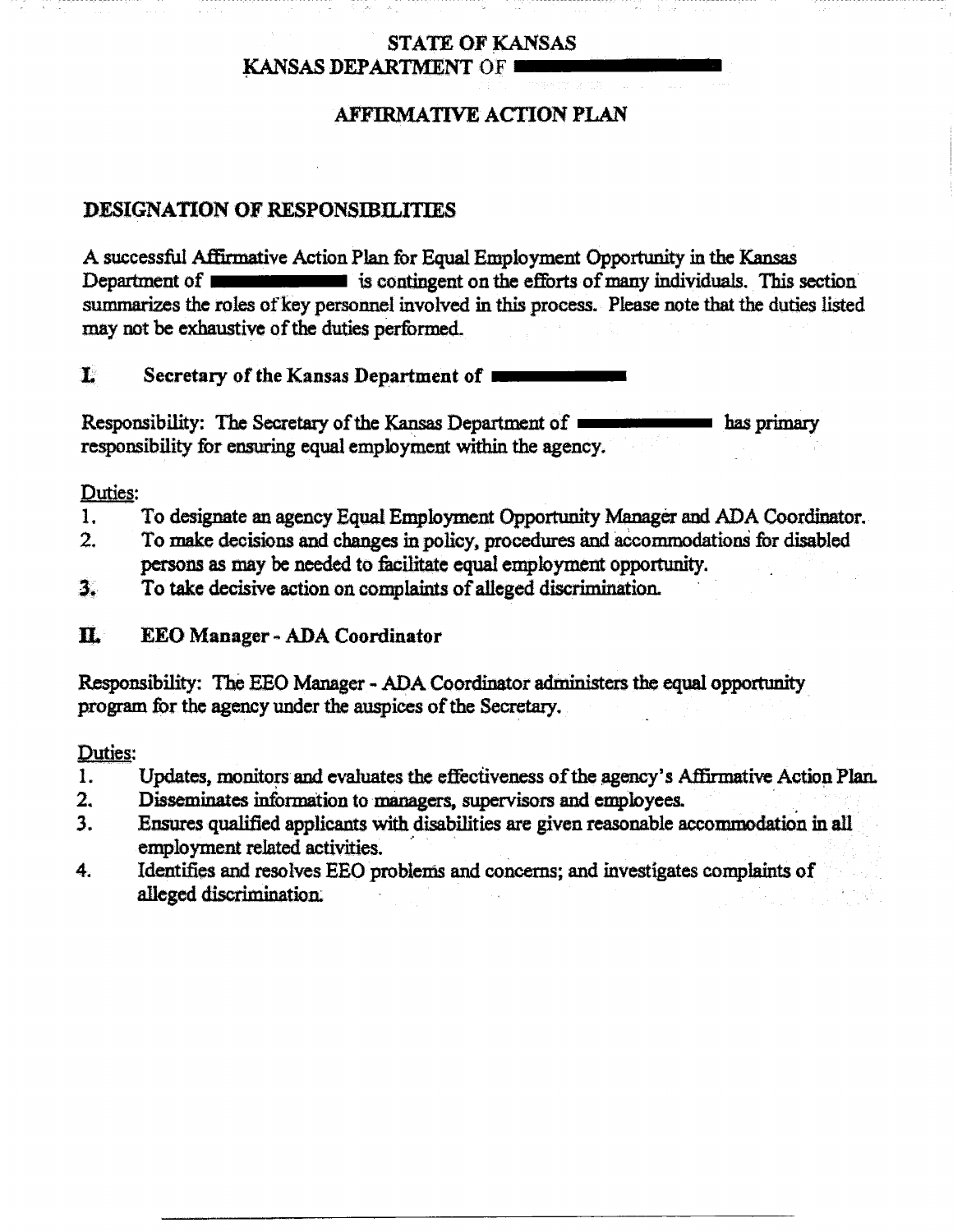#### ill. Personnel Director

Responsibility: To ensure that all personnel programs are *in* compliance with the agency's equal opportunity policy.

#### Duties:

I-- I

- I. To develop, maintain and evaluate employment and other related programs to ensure compliance with the agency's and the state's affirmative action plan.
- 2. To assist in efforts to resolve problems and complaints related to EEO areas.

#### IV. Managers and Supervisors

Responsibility: To promote equal employment for all employees.

Duties:

- 1. To assist in identifying and resolving problems and eliminating barriers which inhibit equal employment opportunity.
- 2. To support the objectives and initiatives of the agency's affirmative action plan.
- 3. To communicate the agency's equal opportunity commitment to all assigned employees.

#### V. Employees

Responsibility: To support all laws, rules and regulations that govern equal employment opportunity in the workplace.

#### Duties:

1. To obey *EED* laws, rules and regulations.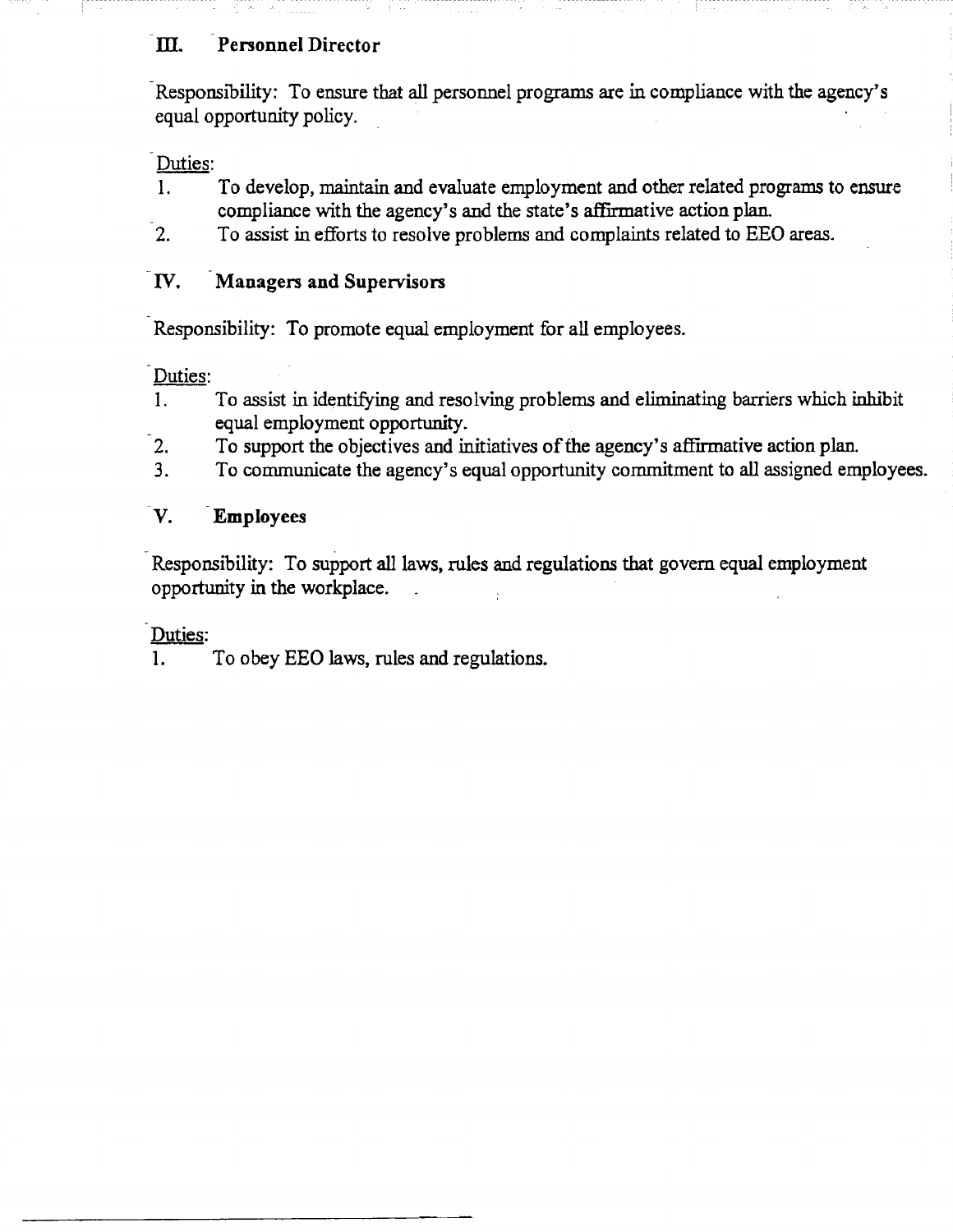# **Organizational Chart**

- \_-\_ ,-\_ - 1.\_ ! ------------

mt yr. y

i Turkiyet<br>Turkiyeti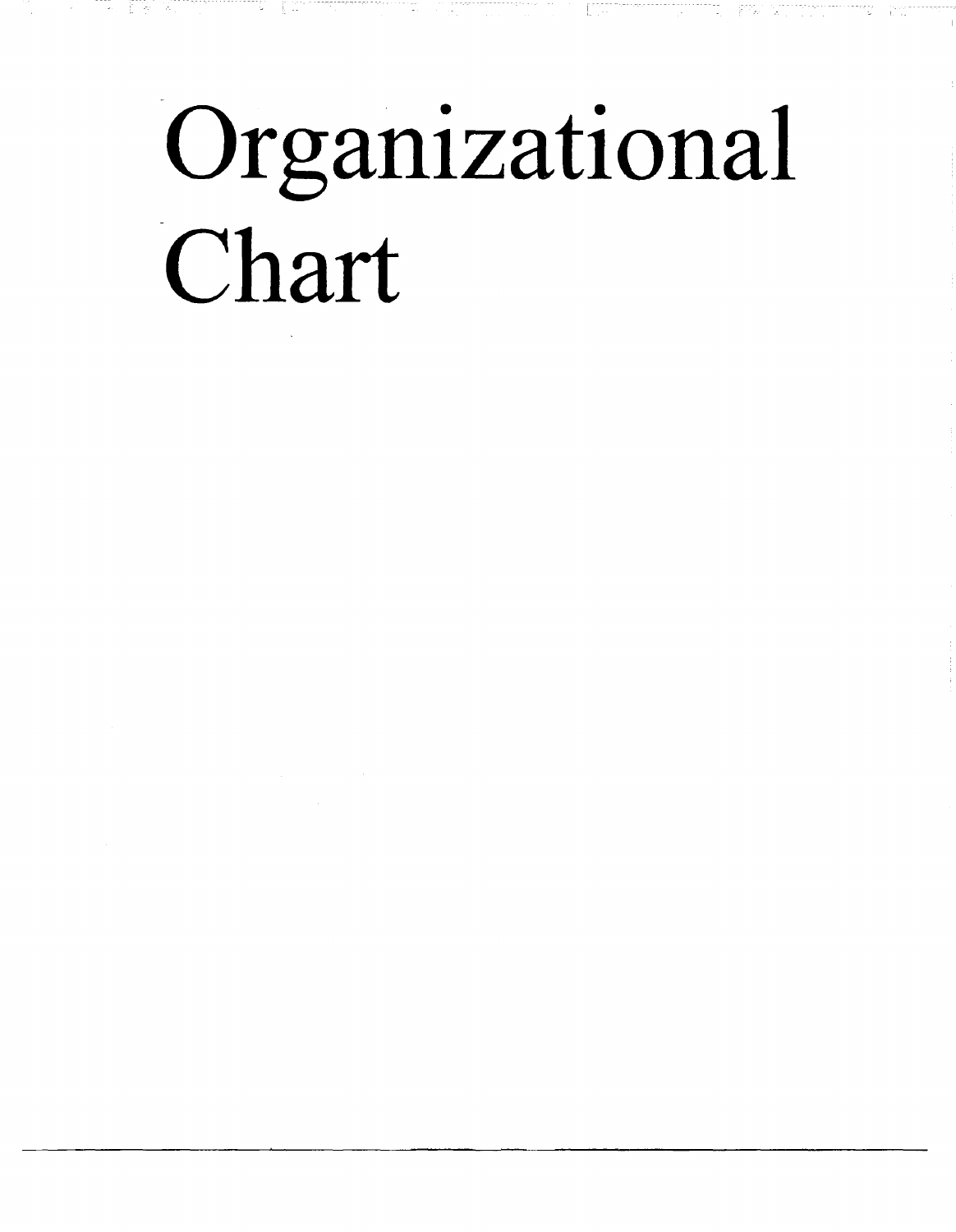# Reporting Problems/ Barriers Identification and Action Items

Affirmative Action Plan

- ..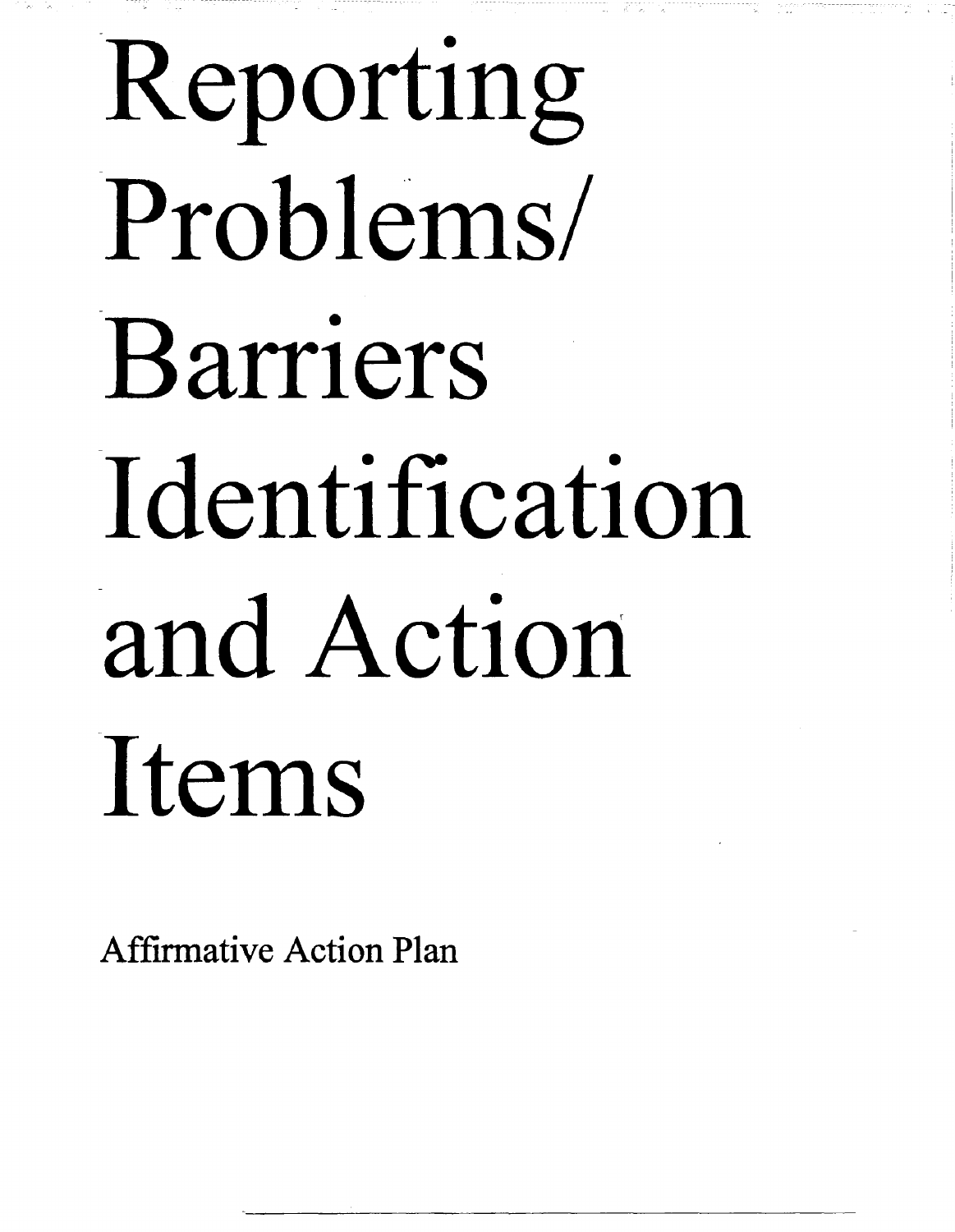# **STATE OF KANSAS<br>KANSAS DEPARTMENT OF**  $\blacksquare$

#### AFFIRMATIVE ACfION PLAN

#### PROBLEMIBARRIER IDENTIFICATION AND ACTION ITEMS

#### Problem/Barrier Identification

Problem/barrier identification is broken down into two separate areas: 1) areas of concern within the agency's EEO program, and 2) problems and/or barriers associated with the underutilization of protected group members in EEO categories in various organizational units.

#### Agency EED Program

- There is a general lack of understanding of EEO utilization statistics and the belief that most underutiIizations occur in the minority groups. Statistically, female underutilizations are the greatest concern.
- Workforce diversity issues have not been addressed on an agency-wide basis.
- Agency employees are not sufficiently aware of career paths available to them, nor of the additional skills they might need to acquire in order to make themselves more promotable.
- We are in the process of developing a system to track employee turnover data to determine if there are any underlying EEO concerns.

#### Underutilization of Protected Group Members

----~~---------------

- Females are underutilized in EEO category  $B -$  Professional and category  $F -$ Administrative Support. This is on an agency-wide basis; some organizational units are not underutilized.
- The only categories which show underutilization of minorities are one with five or fewer employees in them.
- We are in the process of moving approximately 280 Employment and Training employees and support staff over to the Many of these Many of these employees are women and minorities. This move will have an adverse impact in several of the EED categories.

#### Action Items

- Continue to monitor EEO statistics to determine what areas are impacted by the • Continue to monitor EEO statistics to determine what areas are impacted by the upcoming move of employees to  $\bullet$  Continue efforts to educate and inform managers and supervisors of the agencies
- EEO goals and underutilizations prior to the interviewing process for vacancies.
- Aggressively seek out non-traditional sources from which to recruit women and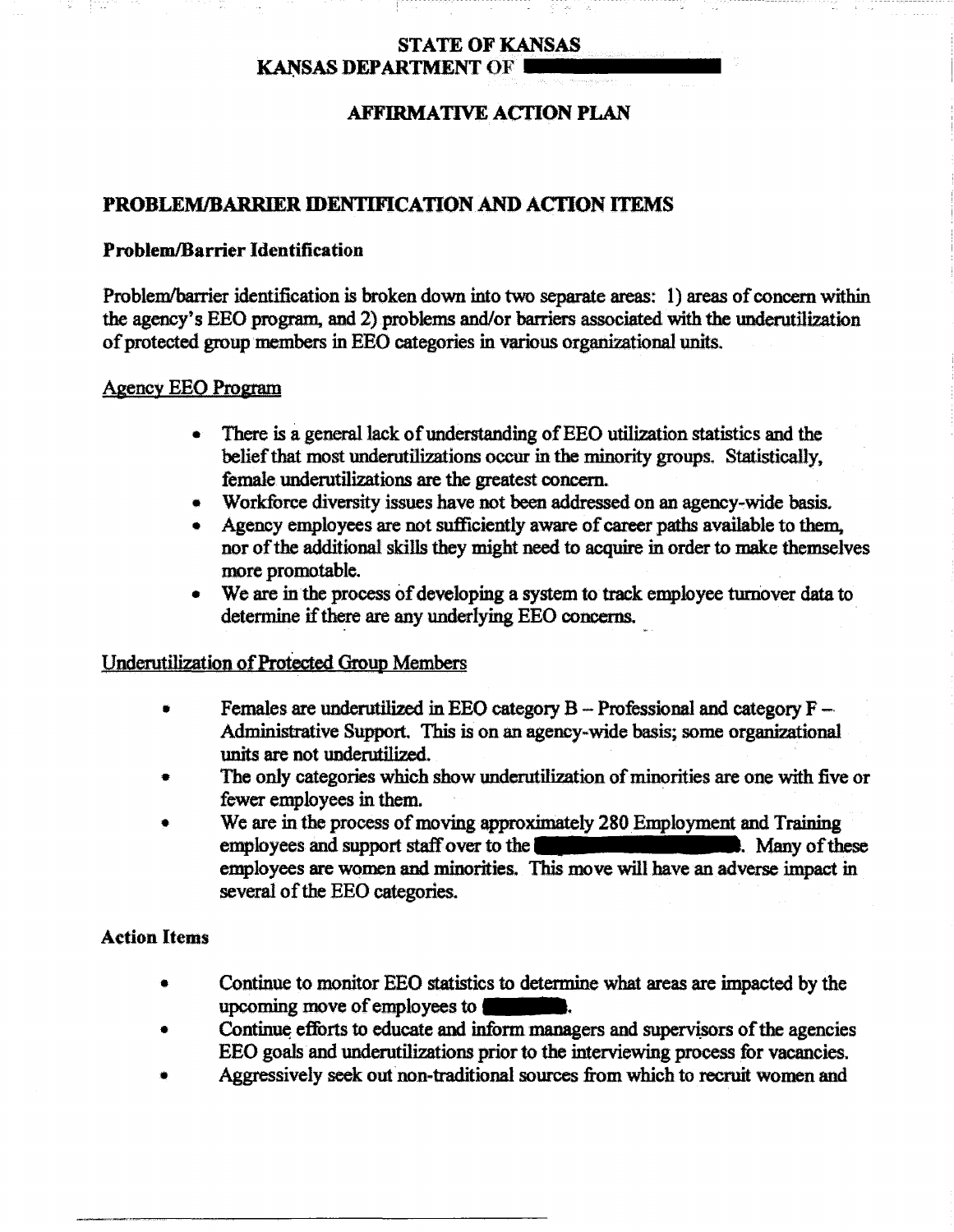# **Problem/Barriers and Action Items**

No Problem Barriers that we are aware of.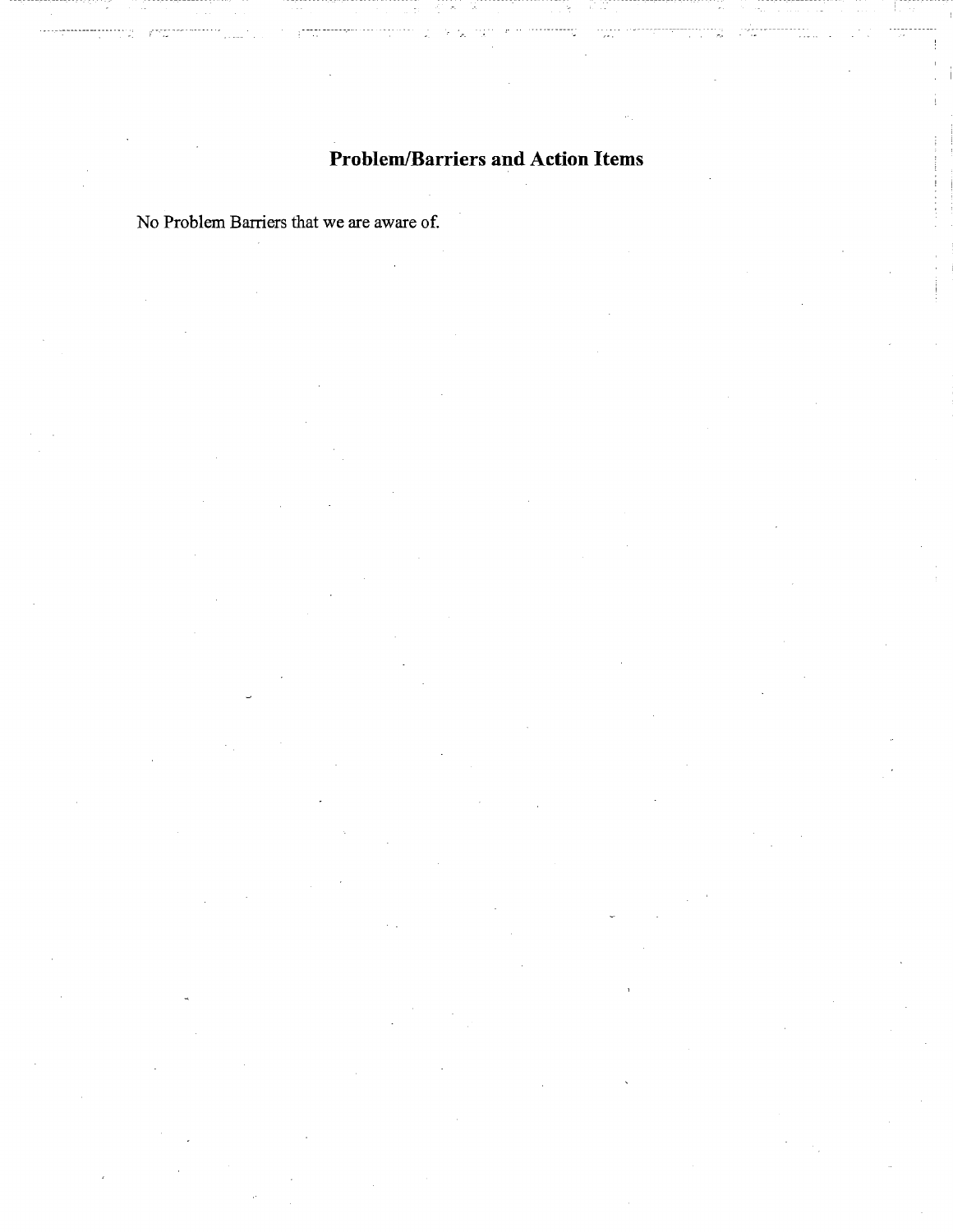# Goals and Timetables

a da bayan da wasan ƙwallon ƙafa ta ƙasar Ingila.<br>'Yan ƙasar Ingila

i province

- 31

ખાલી જ જિ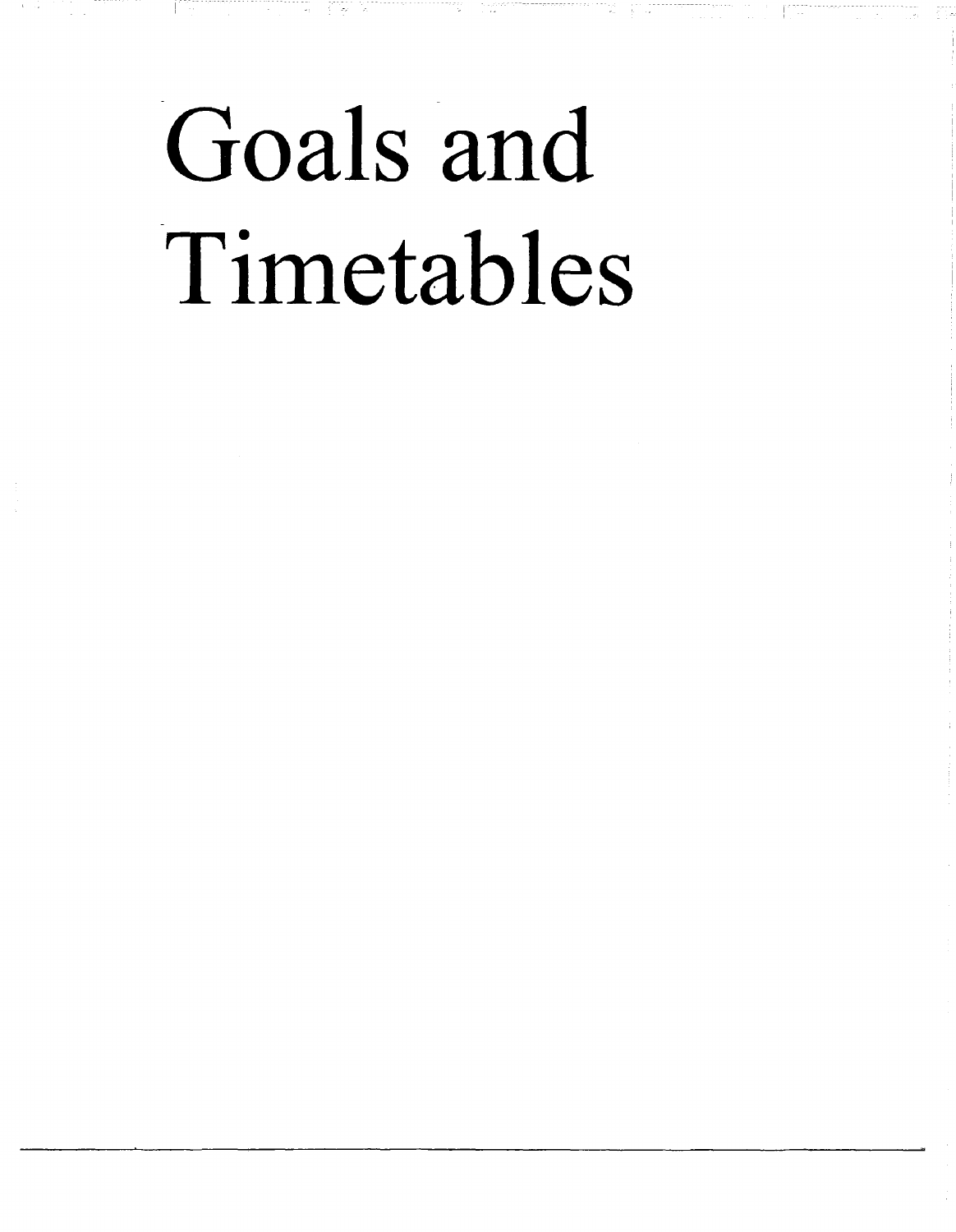#### **Goals and Timetables**

I

1------------------

The agency will continue to provide equal employment opportunities for females and minorities to encourage more appointments and career advancement. We will continue our recruitment efforts to target females and minorities so that we can maintain a diverse workforce.

We provide signed and updated policy statements to be posted on all official bulletin boards to each of the Offices.